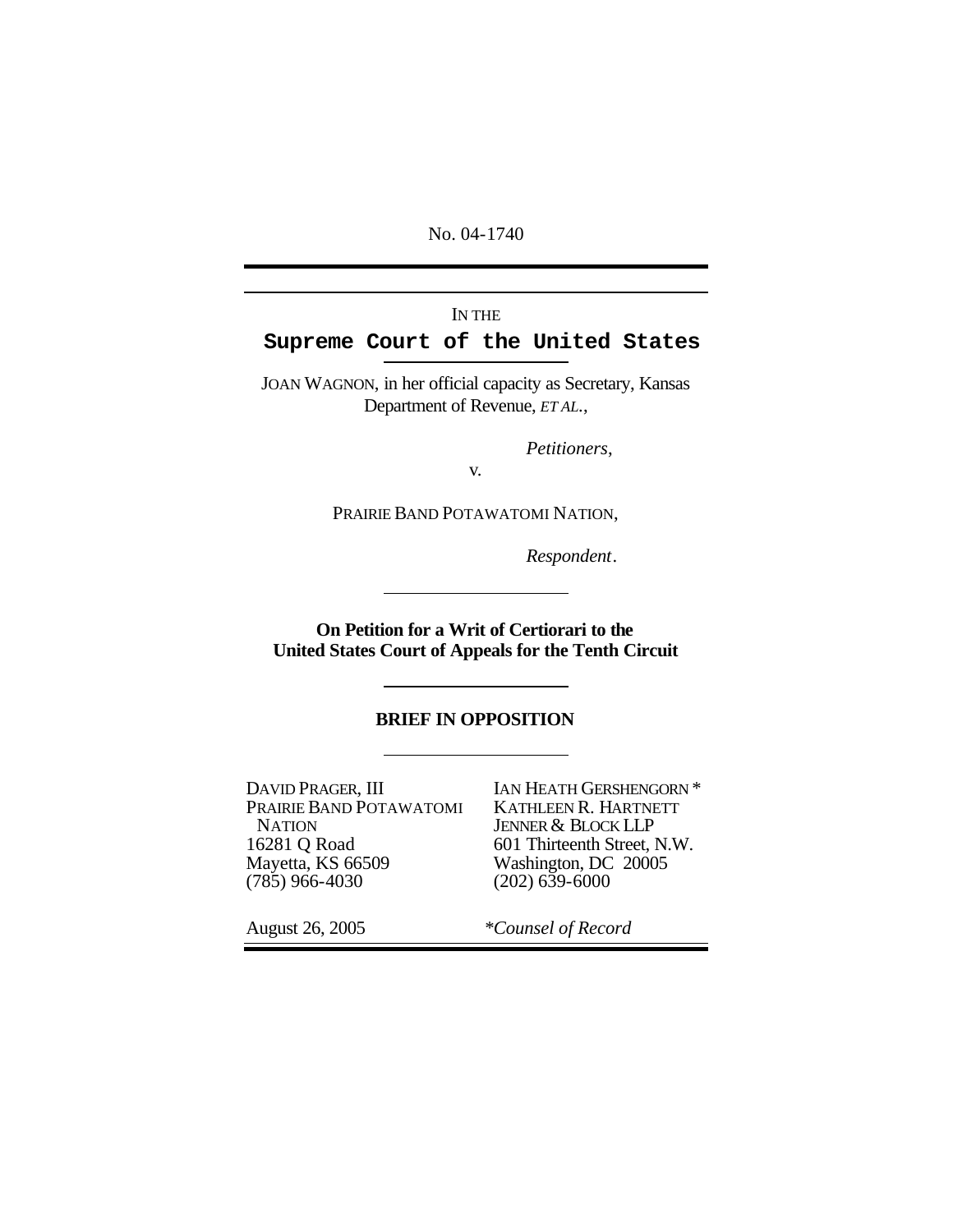## **QUESTION PRESENTED**

Whether the Tenth Circuit properly ruled that federal law bars Kansas from refusing to permit the use of motor vehicle registrations and titles duly issued by an Indian Tribe located within the State, when Kansas permits the use of registrations and titles duly issued by other States, foreign countries, and even out-of-state Indian Tribes, and when the Kansas policy would effectively foreclose the Tribe's vehicle registration program.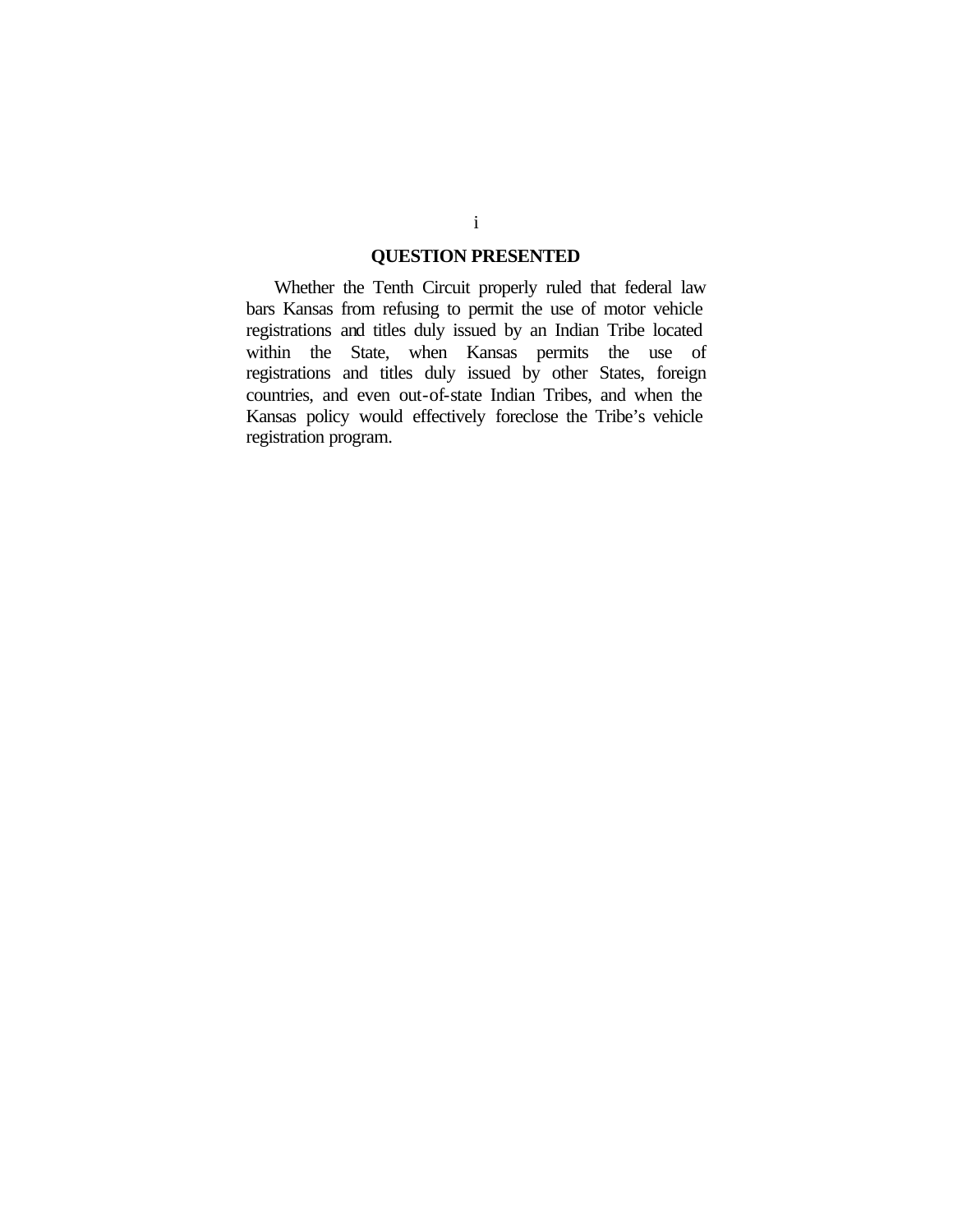## **TABLE OF CONTENTS**

| REASONS FOR DENYING THE PETITION 9 |  |
|------------------------------------|--|
|                                    |  |

ii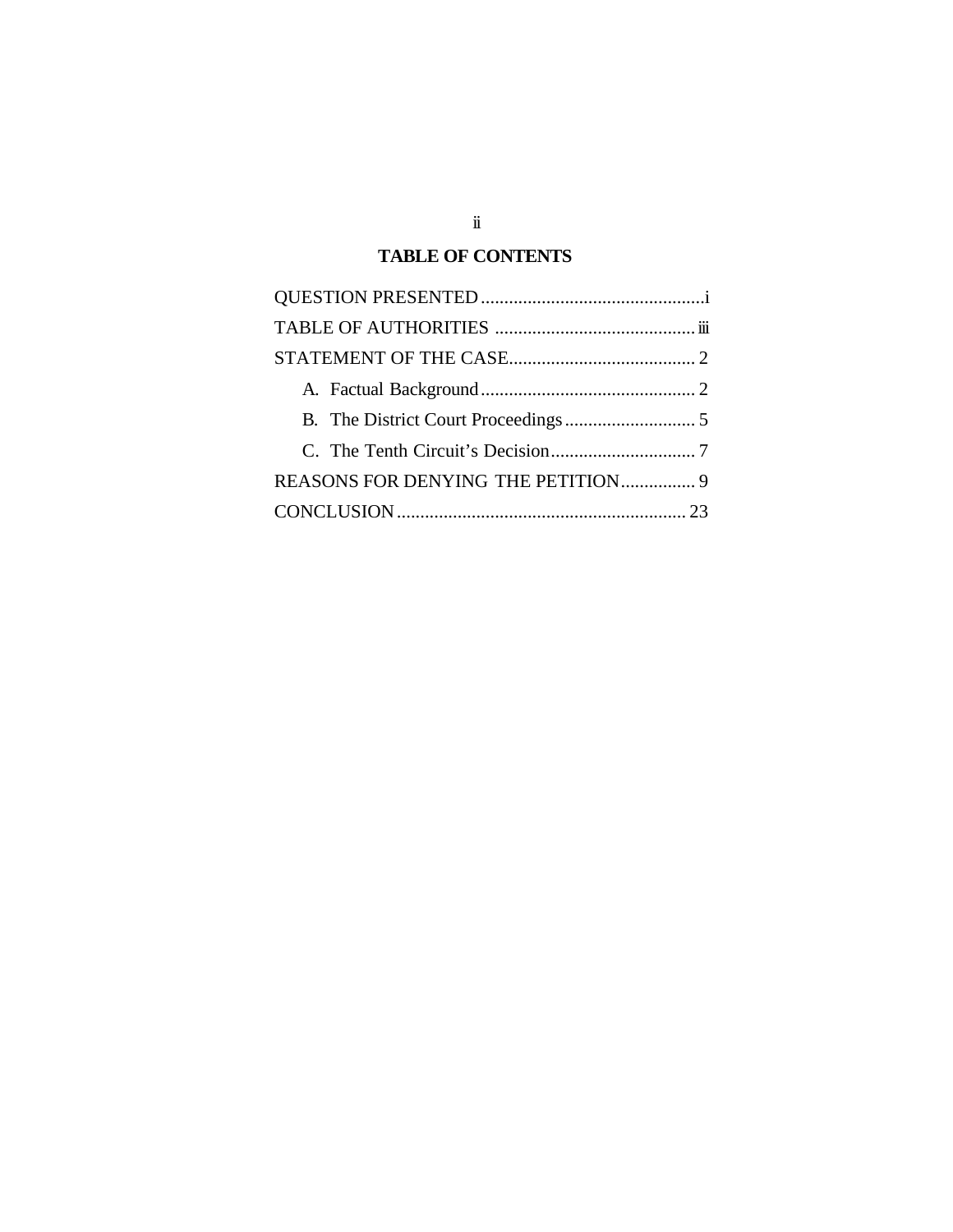# **TABLE OF AUTHORITIES**

# **CASES**

| Arizona Department of Revenue v. Blaze                                                            |
|---------------------------------------------------------------------------------------------------|
|                                                                                                   |
| Arizona v. California, 373 U.S. 546 (1963) 15                                                     |
| Cabazon Band of Mission Indians v. Smith, 249<br>F.3d 1101 (9th Cir. 2001), vacated, 271 F.3d 910 |
| Cabazon Band of Mission Indians v. Smith, 388                                                     |
| Cotton Petroleum Corp. v. New Mexico, 490 U.S.                                                    |
| Commonwealth Edison Co. v. Montana, 453 U.S.                                                      |
| Department of Taxation & Finance of New York v.<br>Milhelm Attea & Brothers, Inc., 512 U.S. 61    |
| Hilton v. South Carolina Public Railway                                                           |
| Kansas v. Wakole, 959 P.2d 882 (Kan. 1998) 4                                                      |
| McClanahan v. Arizona State Tax Commission,                                                       |
| Mescalero Apache Tribe v. Jones, 411 U.S. 145                                                     |
| Nevada v. Hicks, 533 U.S. 353 (2001) 16                                                           |
| New Mexico v. Mescalero Apache Tribe, 462 U.S.                                                    |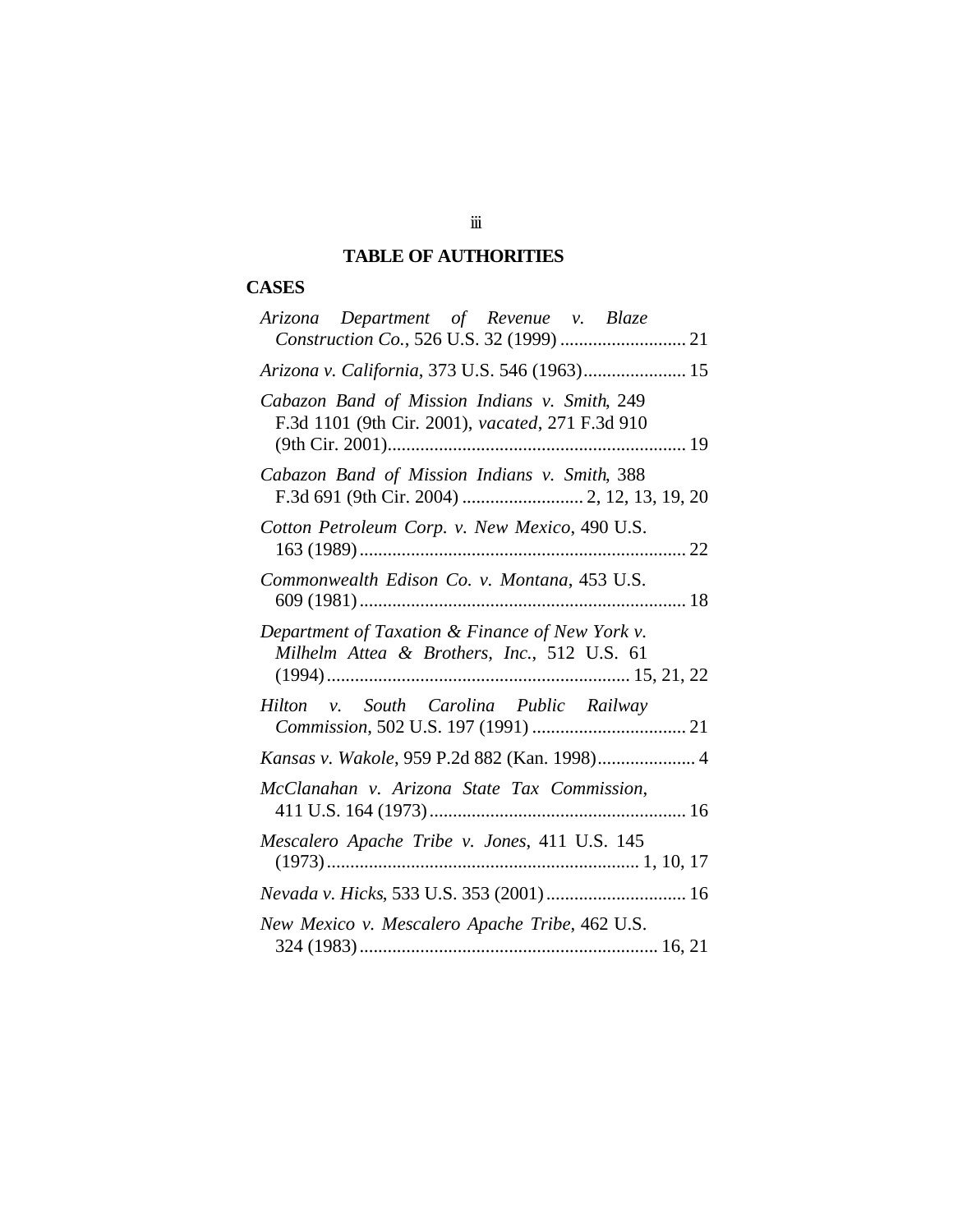| Oklahoma Tax Commission v. Chickasaw Nation,                                                          |  |
|-------------------------------------------------------------------------------------------------------|--|
| Oklahoma Tax Commission v. Citizen Band<br>Potawatomi Indian Tribe of Oklahoma, 498 U.S.              |  |
| Prairie Band of Potawatomi Indians v. Pierce, 253                                                     |  |
| Prairie Band of Potawatomi Indians v. Pierce, 64<br>F. Supp. 2d 1113 (D. Kan. 1999), aff'd, 253 F.3d  |  |
| Ramah Navajo School Board Inc. v. Bureau of<br>Revenue of New Mexico, 458 U.S. 832 (1982)  15, 21, 22 |  |
| United States v. Winans, 198 U.S. 371 (1905) 15                                                       |  |
| Washington v. Confederated Tribes of Colville<br>Indian Reservation, 447 U.S. 134 (1980)  17, 22      |  |
| Washington v. Washington State Commercial<br>Passenger Fishing Vessel Ass'n, 443 U.S. 658             |  |
| White Mountain Apache Tribe v. Bracker, 448 U.S.                                                      |  |
| Winters v. United States, 207 U.S. 564 (1908)  15                                                     |  |

## **STATUTES**

| Indian Gaming Regulatory Act, 25 U.S.C. §§ 2701- |  |
|--------------------------------------------------|--|
|                                                  |  |
|                                                  |  |
|                                                  |  |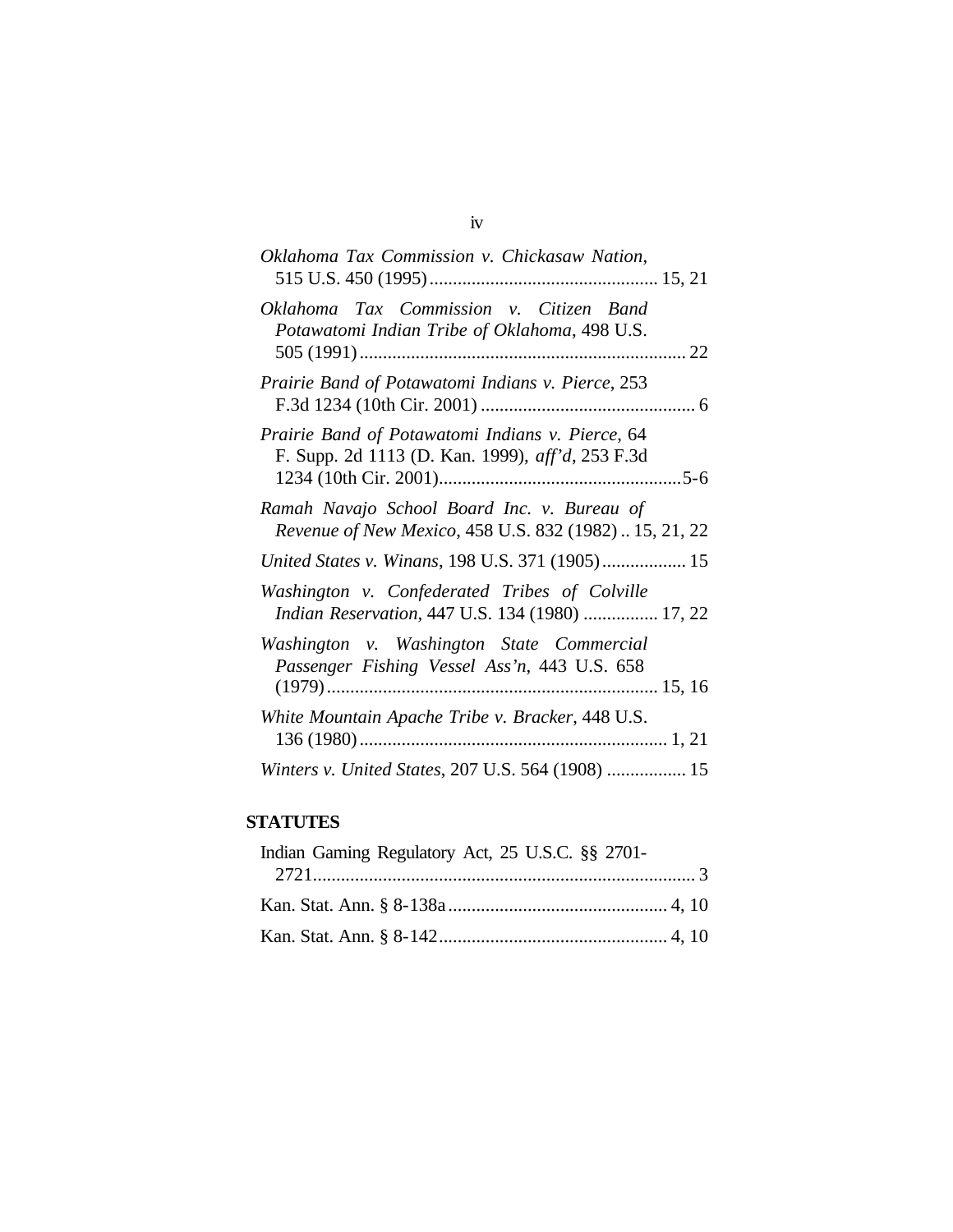## **MISCELLANEOUS**

|  |  | Tiller's Guide to Indian Country (Veronica E. |  |
|--|--|-----------------------------------------------|--|
|  |  |                                               |  |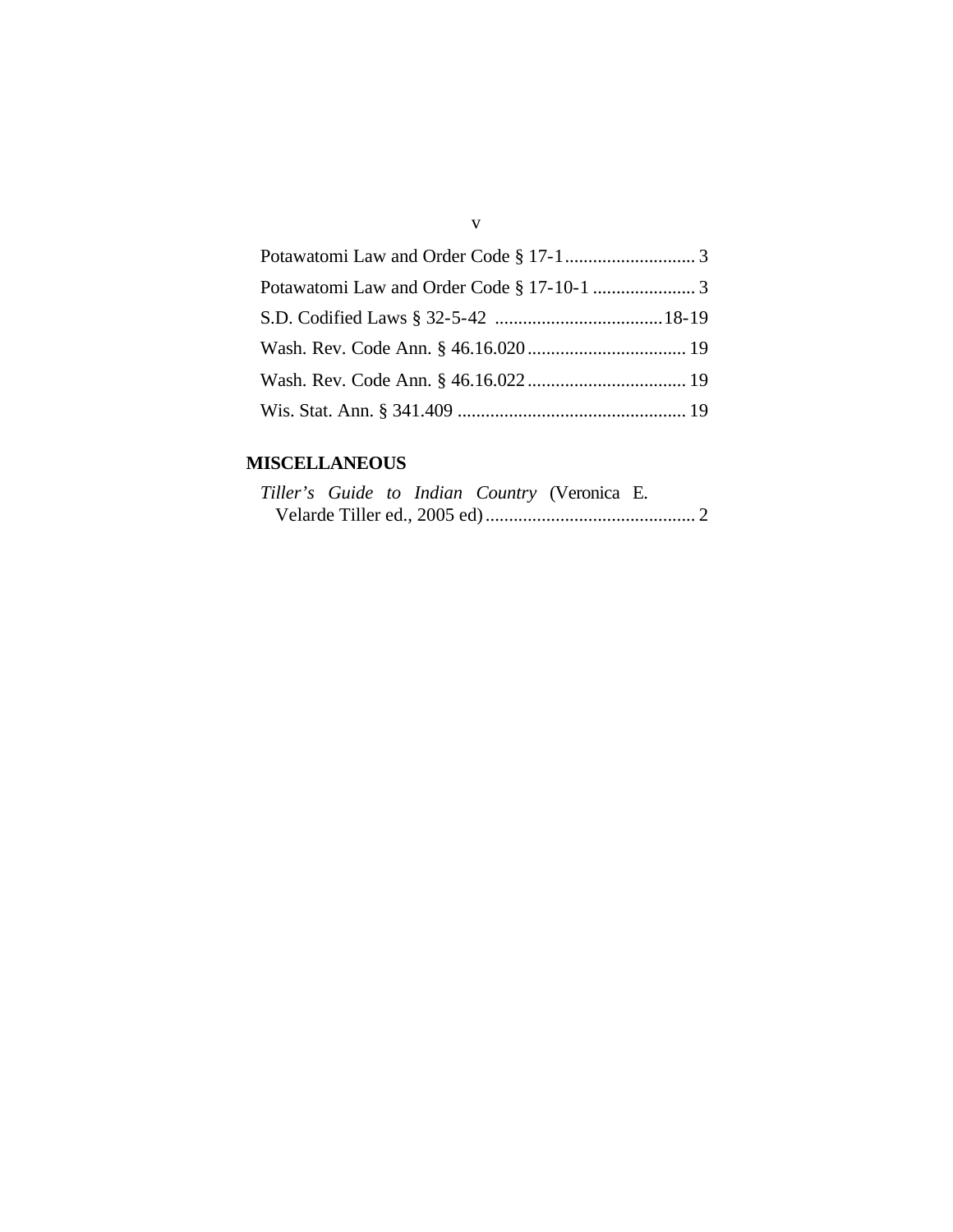### **BRIEF IN OPPOSITION**

The State of Kansas generally permits the use of motor vehicle registrations and titles issued by other States, territories and possessions of the United States, foreign countries, states and provinces of other countries, and even out-of-state Indian Tribes, but refuses to permit the use of motor vehicle registrations and titles issued by Respondent Prairie Band Potawatomi Nation (the "Nation"), an Indian Tribe located in Kansas. In the decision of the United States Court of Appeals for the Tenth Circuit below, all three panel members agreed that the State's selective refusal to recognize registrations issued by the Nation cannot stand. *See* Pet. App. 19a; *id.* at 31a (McConnell, J., concurring).

The State's sole contention here is that *Mescalero Apache Tribe v. Jones*, 411 U.S. 145 (1973), rather than *White Mountain Apache Tribe v. Bracker*, 448 U.S. 136 (1980), controls this case. According to the State, the Tenth Circuit majority's application of *Bracker* to what the State describes as a "nondiscriminatory State law imposed offreservation," Pet. 4, "creates a palpable conflict between authority from this Court and the Ninth Circuit" that merits this Court's review, *id.* at 11.

Even assuming *arguendo* that *Bracker* and *Jones* represent competing analytical frameworks, this case does not present the issue pressed by the State. All three panel members below concluded, contrary to the central premise of the State's petition, that the Kansas law is not "nondiscriminatory." *See* Pet. App. 11a (describing the "discriminatory effect of Kansas' motor vehicle registration and titling laws as applied to the Tribe"); *id.* at 30a (explaining that Kansas' application of the statute is "a form of discrimination"). The State's refusal to permit the use of tribally issued registrations thus fails regardless of whether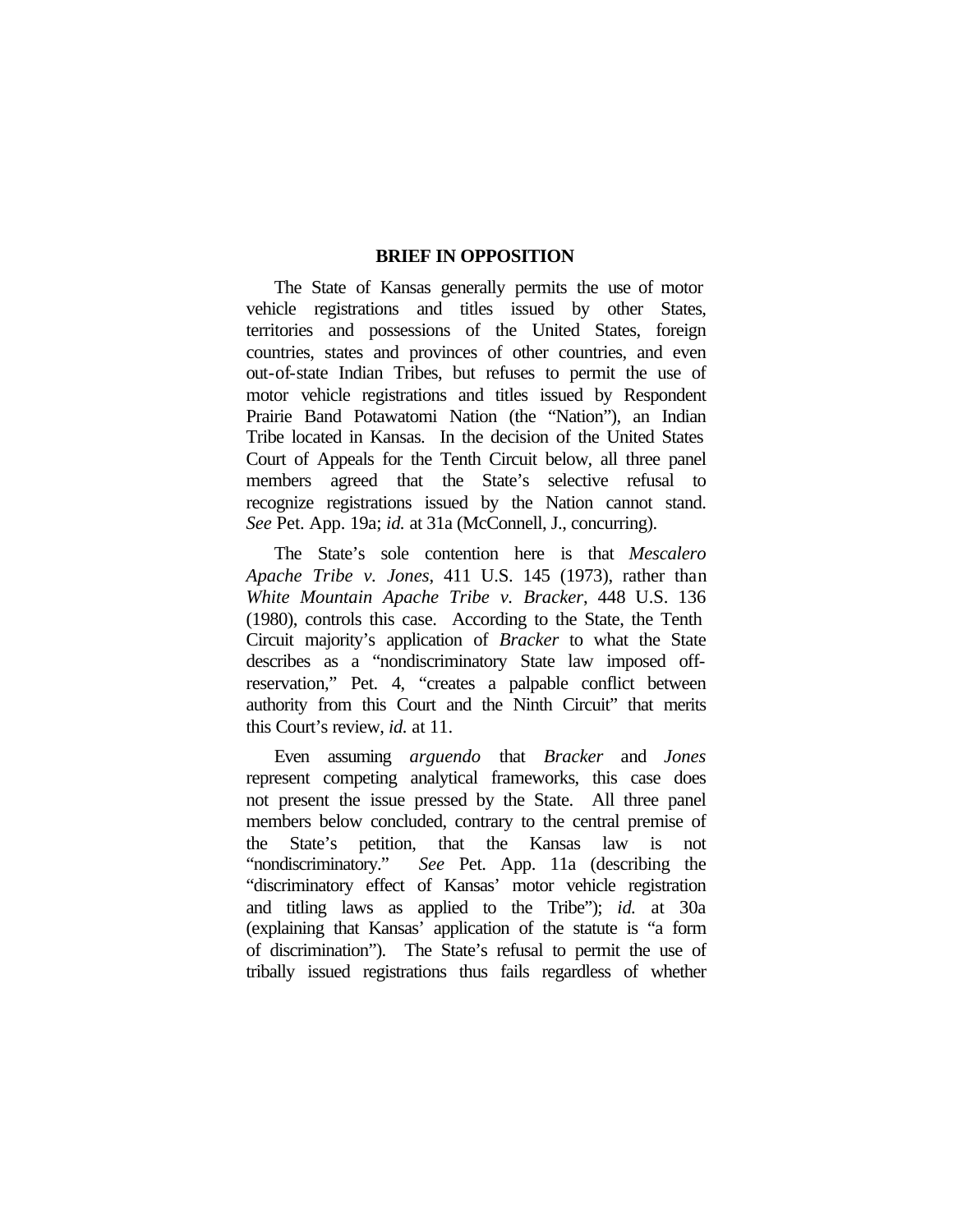the reasoning in *Bracker* or *Jones* is applied. Indeed, Judge McConnell's concurring opinion – which the State's petition inexplicably fails even to mention – applied *Jones* in the precise way the State urges here and concluded that the State's actions cannot be sustained.

Neither is there a "schism," Pet. 4, among the Circuits. Both the panel majority and Judge McConnell recognized that the conclusion that the State's actions are discriminatory and cannot survive is wholly consistent with the Ninth Circuit's decision in *Cabazon Band of Mission Indians v. Smith*, 388 F.3d 691 (9th Cir. 2004) ("*Cabazon IV*"). *See* Pet. App. 11a ("[T]he *Cabazon IV* analysis regarding the discriminatory effect of the State's motor vehicle code is sound."); *id.* at 31a ("This analysis comports with the Ninth Circuit's approach in [*Cabazon IV*].").

Because the discriminatory Kansas policy is unlawful regardless of whether *Bracker* or *Jones* is the focus of analysis, and because there is no conflict on that issue with the Ninth Circuit (or any other Circuit), this case presents nothing more than an academic debate about the line (if any) between *Bracker* and *Jones*. Accordingly, the State's petition should be denied.

### **STATEMENT OF THE CASE**

#### **A. Factual Background**

The Nation is a federally recognized Indian Tribe that was evicted from its ancestral home in the Great Lakes region and eventually resettled in present-day Kansas. *See Tiller's Guide to Indian Country* 554 (Veronica E. Velarde Tiller ed., 2005 ed.). Today the Nation resides on a 121 square-mile reservation in a remote and rural area of Jackson County, Kansas. The reservation's roads have become more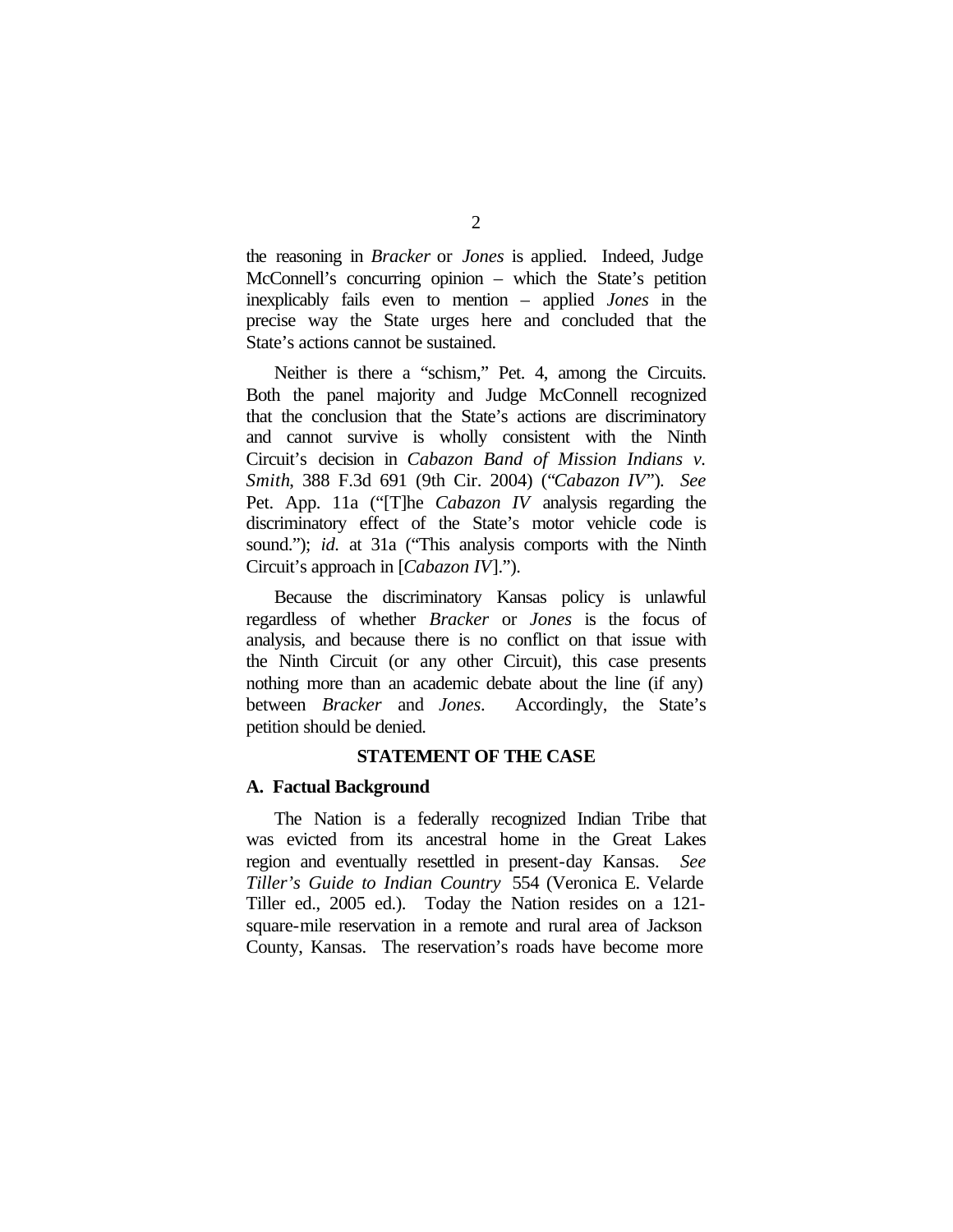heavily traveled since the Nation constructed a modern casino complex, which it owns and operates pursuant to the Indian Gaming Regulatory Act, 25 U.S.C. §§ 2701-2721.

Exercising its inherent sovereign authority, the Nation in 1999 enacted the Prairie Band Motor Vehicle Code, Potawatomi Law and Order Code title 17 ("PBMVC"). The PBMVC is a comprehensive motor code, the basic purpose of which is to "implement reasonable rules, regulations, and penalties essential to maintaining a safe and efficient transportation system" on the reservation. PBMVC § 17-1; *see* Pet. App. 2a. As explained in the code itself, the PBMVC's detailed regulations were necessary because of the "increasing number of tribal members . . . seeking to reside on the Reservation," the "increasing number of motor vehicles . . . being used by Indian and non-Indian persons to enter the Reservation territory in order to engage in gaming and other activities with Tribal enterprises or members," and the "significant increase in the amount of motor vehicle traffic on the Reservation." PBMVC § 17-1; *see id.* § 17-10- 1; Pet. App. 35a.

Among other things, the PBMVC requires tribal vehicle registrations and titles for all vehicles owned by tribal members who reside on the reservation and for all tribal government vehicles. Pet. App. 35a. To obtain a tribal registration under the PBMVC, an individual must surrender any title certificate issued by another jurisdiction. *Id.* at 35a-36a. The tribal title certificates resemble titles of other jurisdictions, and the tribal license plates conform to national standards for visibility, design, and size. *Id.* at 36a. In addition, before a tribal registration is issued, the Nation inspects vehicles in accord with generally accepted practices. The Nation delivers pertinent information for all tribal registrations and titles to the State of Kansas and local law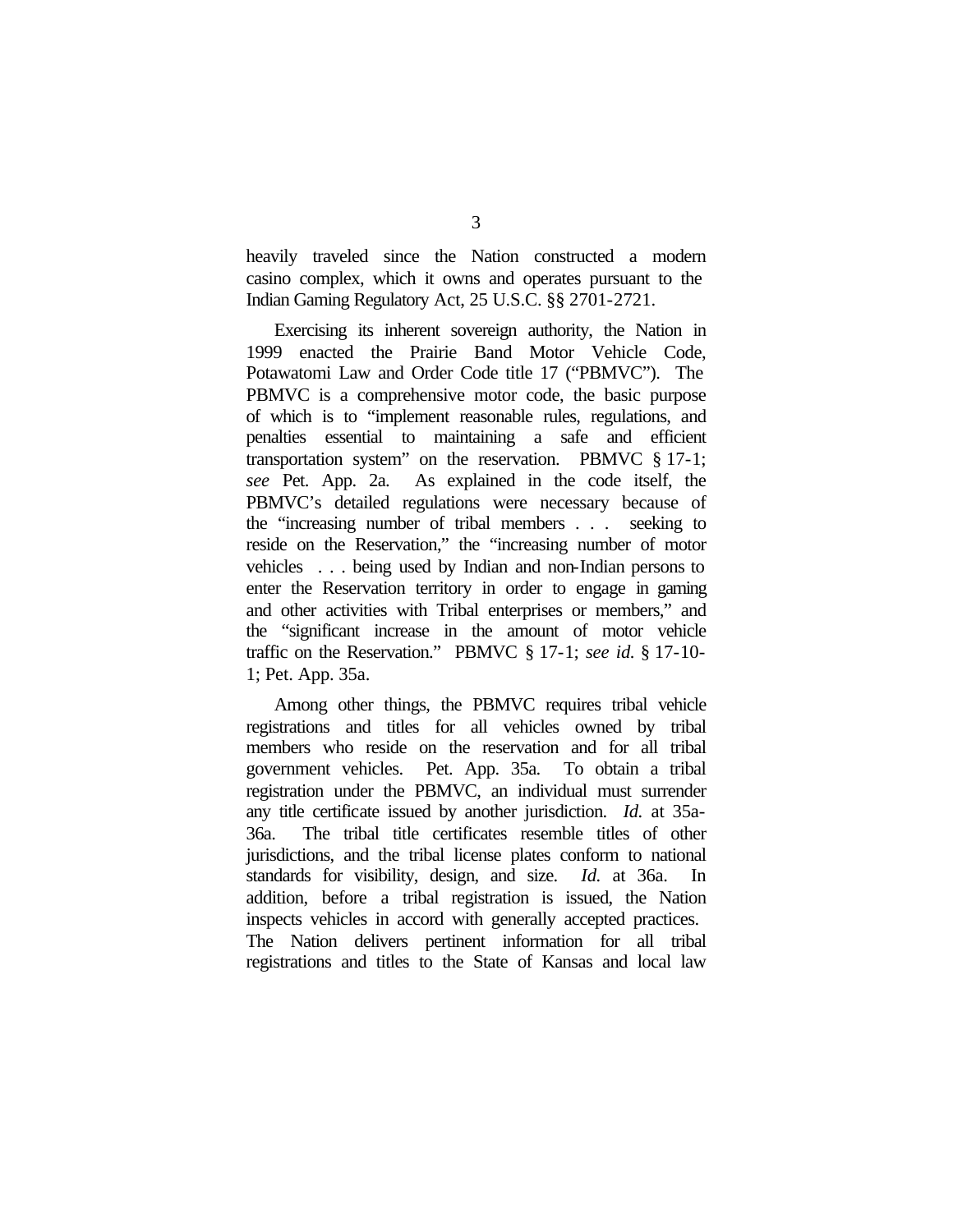enforcement agencies, although the State has refused to include that information in the State's computer database. *Id.* at 39a-40a. It is anticipated that 300-400 tribal registrations will be in use if the tribal system is permitted to proceed. *Id.* at 36a. The PBMVC exempts from its registration requirement any vehicle duly registered in another jurisdiction, so long as that jurisdiction provides reciprocal recognition to the Nation.

Kansas also has a registration and titling requirement. Under the Kansas motor vehicle code, all vehicles that operate in Kansas must be registered and titled by the State. *See* Kan. Stat. Ann. § 8-142. However, nonresidents who operate vehicles in Kansas are exempt from these requirements if they are "duly licensed in the state of residence," so long as the nonresident "state" provides reciprocal recognition to Kansas drivers. *Id.* § 8-138a. For purposes of the registration requirement, the term "state" includes any "'state, territory or possession of the United States, the District of Columbia, the Commonwealth of Puerto Rico, a foreign country and a state or province of the foreign country.'" Pet. App. 38a (quoting K.S.A. § 74- 4305). Under these provisions, Kansas recognizes registrations issued by other States, Canada, Mexico, and even out-of-state Tribes. *See Kansas v. Wakole*, 959 P.2d 882 (Kan. 1998); Pet. App. 18a; *id.* at 38a & n.19. Kansas also exempts certain in-state local vehicle registrations of cities, counties, and school districts. Kansas has nevertheless refused to recognize registrations issued by the Nation.

Tribal members must frequently leave the reservation in their vehicles – for example, to obtain auto repairs, to seek certain medical services, or simply to shop for products that are not available on the reservation. Pet. App. 36a. In addition, tribal government-owned vehicles at times must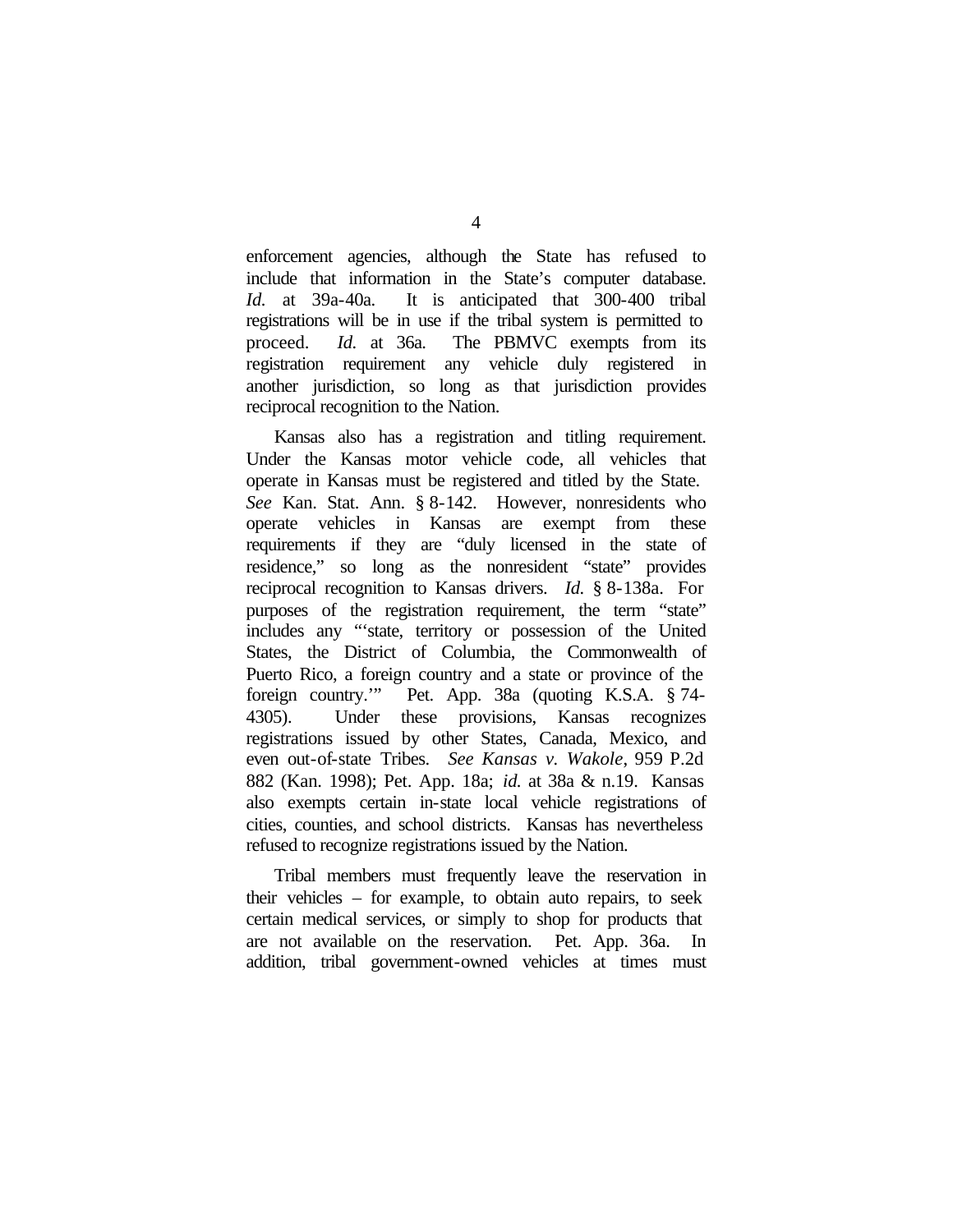leave the reservation to perform government functions such as storm spotting and meeting with state officials. *Id.* Because the State refuses to recognize tribal registrations and titles, however, these tribally registered vehicles are subject to seizure, citation, and penalty when they drive on offreservation Kansas roads without a Kansas registration. So far, Kansas has issued three citations involving tribally registered vehicles.

It is undisputed that the Nation's government and members cannot practicably comply with both tribal and Kansas registration and titling requirements, and that Kansas' policy effectively forecloses the tribal registration scheme. *See, e.g.*, Pet. App. 16a (noting that the State's failure to recognize tribal registrations would render the tribal system "'effectively defunct'") (quoting Pet. App. 68a); *id.* at 74a-75a ("[I]f the State does not recognize tribal registrations and titles, there will be no tribal registrations and titles and the Nation will be unable to effectively pursue the goal of self-government."); *id.* at 59a (absent an injunction, the Nation's registration and titling program "would be defeated").

### **B. The District Court Proceedings**

The Nation brought suit in the United States District Court for the District of Kansas to enjoin Kansas from enforcing its registration and title requirements against vehicles duly registered under the PBMVC. The Nation argued that the State's policy impermissibly infringed the Nation's right to self-government, was preempted by federal law, and illegally discriminated against the Nation. The district court granted the Nation's request for a preliminary injunction, *see Prairie Band of Potawatomi Indians v.*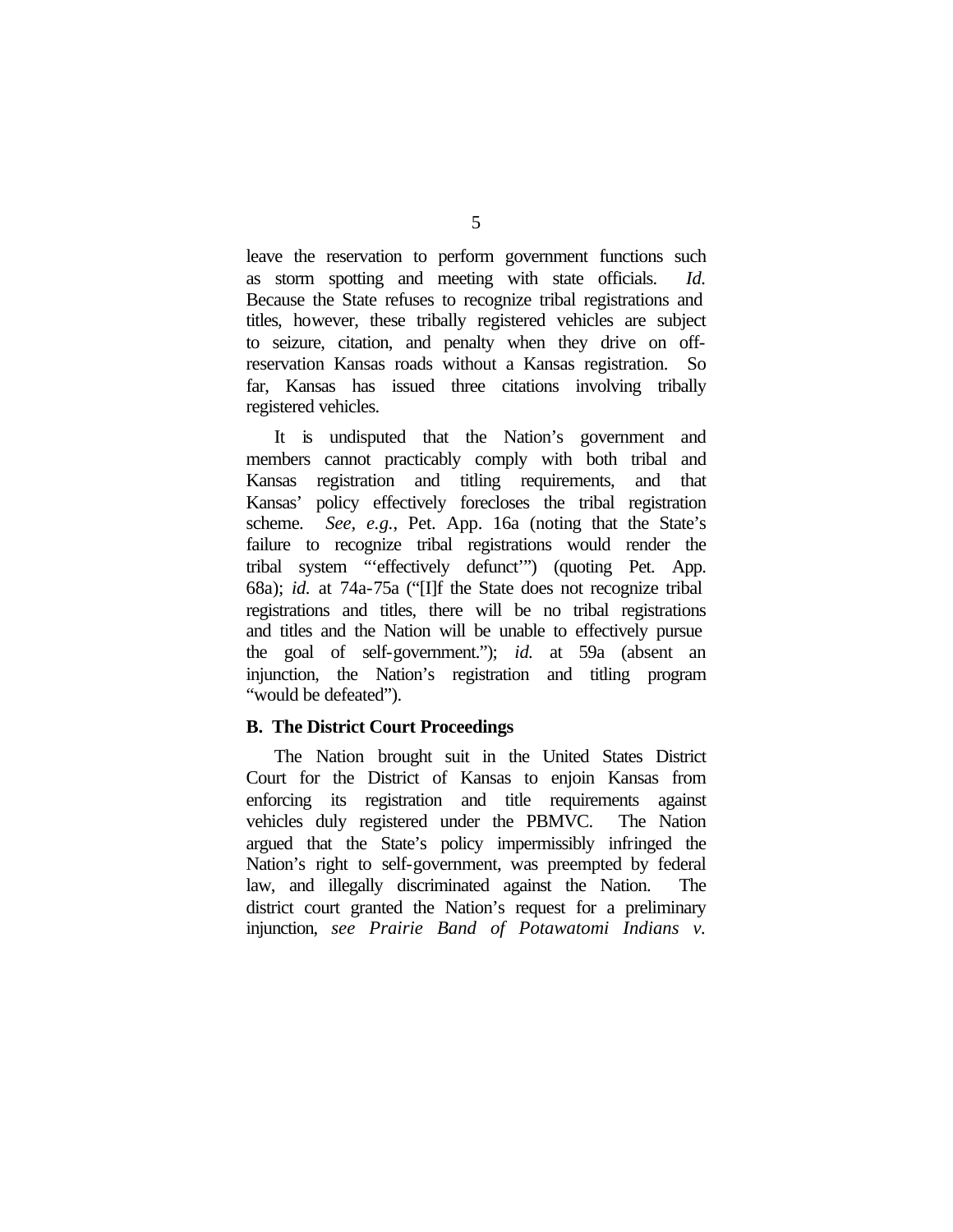*Pierce*, 64 F. Supp. 2d 1113 (D. Kan. 1999), and the Tenth Circuit affirmed, 253 F.3d 1234 (10th Cir. 2001).

The district court then granted summary judgment for the Nation. $<sup>1</sup>$ </sup> Applying this Court's analysis in *Bracker*, the district court concluded that the Kansas law could not be enforced against vehicles registered under the PBMVC. *See* Pet. App. 61a-78a. With respect to federal and tribal interests, the district court determined that "[m]otor vehicle registration and titling is a traditional government function," and that "the state's interference with the Nation's pursuit in this regard is considered interference with or infringement on tribal-self government." *Id.* at 64a. The district court explained that even off-reservation state action may impermissibly infringe tribal sovereignty, particularly when the State's action effectively forecloses the exercise of important aspects of "tribal self-government," *id.* at 66a, the "heart" of which occur on-reservation, *id.* at 72a, such as the enactment of a comprehensive tribal motor vehicle code. In contrast, the district court concluded that the State's articulated interests in sovereignty and public safety were minimally threatened, because the Nation provides the State with pertinent information for its vehicle database used by law enforcement officers, *id.* at 72a-74a, and because "Kansas is already recognizing out-of-state tribally issued registrations pursuant to its reciprocity statute," *id.* at 78a.

 $\overline{\phantom{a}}$ 

<sup>1</sup> The district court also denied the State's motion for summary judgment and its motion to dismiss, rejecting its arguments that the Nation's suit was barred by the Tenth and Eleventh Amendments to the United States Constitution. These arguments were subsequently rejected by the Tenth Circuit as well.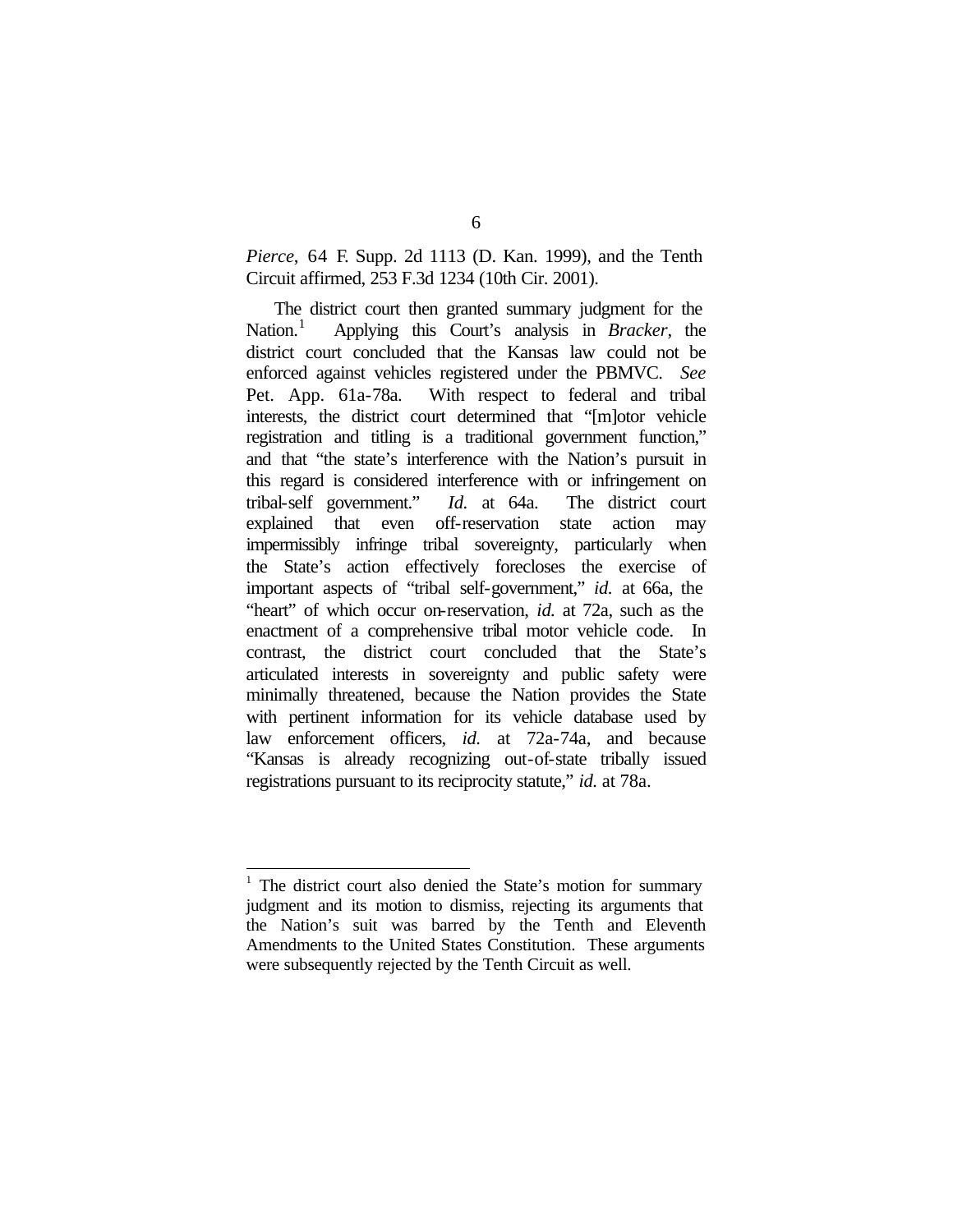### **C. The Tenth Circuit's Decision**

The Tenth Circuit affirmed. The panel majority first rejected the State's argument that the *Bracker* balancing test should not be applied. Pet. App. 9a. The Tenth Circuit concluded that *Bracker* and *Jones* are not inconsistent in that, under *Jones*, "'if the tribal activity is off reservation that fact *generally* tips the balancing in favor of the state.'" *Id.* at 10a n.6 (quoting *Prairie Band I*, 253 F.3d at 1255 n.9). The Tenth Circuit also concluded that the balancing test is not inapplicable simply because some off-reservation conduct is at issue. Further, unlike the ski resort at issue in *Jones*, the tribal activity that is burdened – the "licensing and titling of vehicles" – "takes place on the reservation" and involves a traditional government function. *Id.* at 14a.

Applying the *Bracker* balancing test, the panel majority determined that "vehicle registration involves a traditional government function," and that the Nation "has a significant interest in regulating motor vehicles on its reservation through the comprehensive PBMVC and through the issuance of tribal registrations and titles." Pet. App.  $16a$ .<sup>2</sup> As the majority explained, if Kansas continues to enforce its registration and title requirements against tribal members, the similar requirements of the PBMVC "'will be effectively defunct.'" *Id.* (quoting Pet. App. 68a). The majority found these tribal interests "linked with strong federal interests in promoting strong tribal economic development, selfsufficiency, and self-governance." *Id.* at 17a. In contrast,

 $2^2$  The State has not contended in this case that the Nation lacks the power to enact a tribal registration and titling program, or that the State's criminal laws prohibit such a program on the Nation's reservation. It is thus undisputed that the Nation's enactment of its motor vehicle code is a valid exercise of its sovereign powers.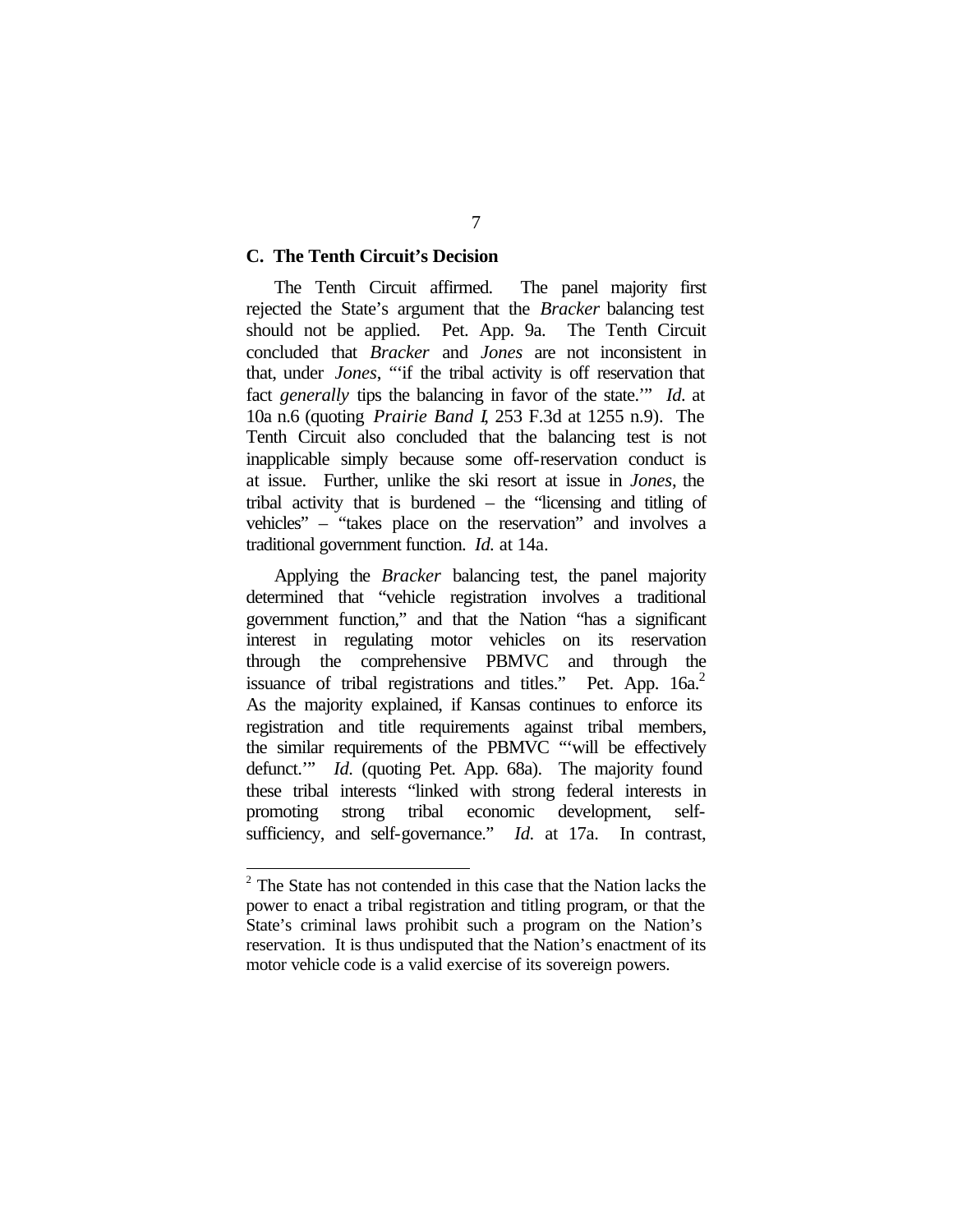there was no evidence that the articulated state interests – public safety and sovereignty – were jeopardized by exempting drivers with tribal registrations. Indeed, "Kansas recognizes license plates from other states, Canada, and Mexico, and tribally issued tags from other jurisdictions, including Minnesota and Oklahoma, without any recordsupported safety concerns." *Id.* at 18a. Thus, "[b]alanced against the amorphous and unsupported safety concerns asserted by the State, the Tribe's interest in self-governance by enacting and enforcing its own vehicle registration and titling laws must prevail." *Id.* at 19a.

The panel majority also placed substantial reliance on the discriminatory nature of the Kansas policy, concluding that "[c]ertainly, the discriminatory effect of Kansas' motor vehicle registration and titling laws as applied to the Tribe strengthens the Tribe's claim that the *Bracker* balancing of interests inquiry favors them." Pet. App. 11a.

Judge McConnell concurred. Pet. App. 25a-31a. In his view, a discrimination analysis under *Jones* rather than the balancing test of *Bracker* was applicable. He concluded, however, that the State could not survive the discrimination analysis because the State's registration and titling policy was *not* "non-discriminatory." *Id.* at 29a. Judge McConnell emphasized that under the Kansas registration policy, "residents of Missouri, Newfoundland, or Singapore can drive on Kansas roads without being forced to register," as can members of "Indian tribes from outside of Kansas." *Id.* at 29a. Indeed, "out of the universe of non-Kansas vehicles that appear on Kansas highways," the only non-exempt group is "Kansas-based Indian tribes." *Id.* at 29a-30a. Judge McConnell rejected the State's purported public safety justification for this discrimination because Kansas had not taken any steps – by amending its titling statute or otherwise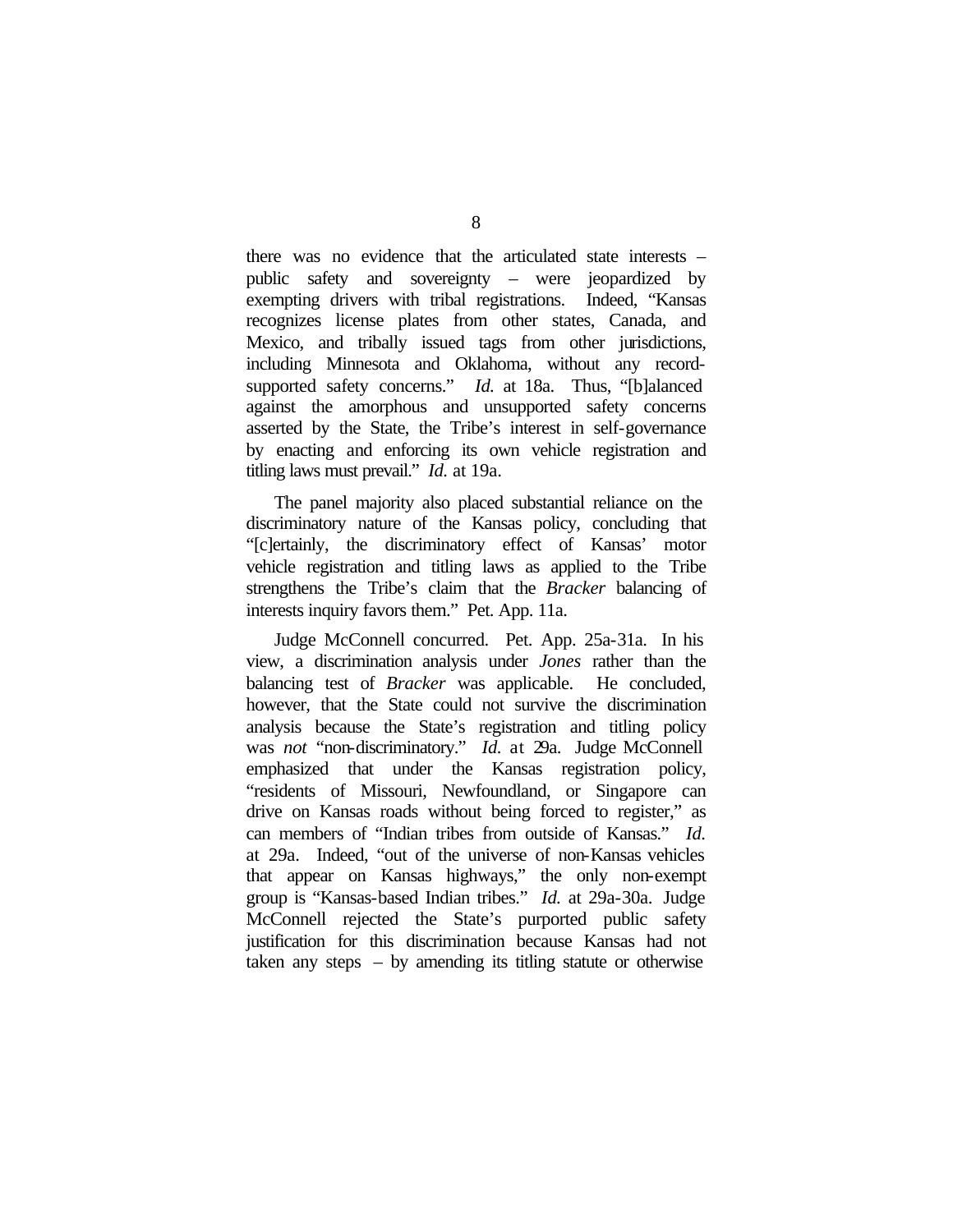– to address safety concerns with respect to any other jurisdiction. Judge McConnell also noted in this regard that his "analysis comports with the Ninth Circuit's approach in [*Cabazon IV*]," which had invalidated California's refusal to permit tribal law enforcement vehicles to display emergency lights when law enforcement vehicles from other jurisdictions were permitted to do so. *Id.* at 31a. Judge McConnell thus concluded that the Kansas policy was "a discriminatory application of state law that violates the [*Jones*] standard." *Id.*<sup>3</sup>

#### **REASONS FOR DENYING THE PETITION**

1. Petitioners' principal contention is that the decision below creates a split of authority as to whether "offreservation" enforcement of "nondiscriminatory" state motor vehicle codes is properly evaluated under the *Bracker*  framework – which requires courts to balance federal, state, and tribal interests to determine whether state regulations affecting Indians are preempted by federal law or unduly infringe upon tribal sovereignty.<sup>4</sup> According to the State, the

<sup>&</sup>lt;sup>3</sup> As Judge McConnell noted, the State expressly disclaimed any interest in generating revenue as a basis for imposing registration requirements on the Nation, choosing to rely exclusively on public safety and sovereignty as justifications for its discrimination. *See* Pet. App. 30a n.2.

<sup>4</sup> On October 3, 2005, the Court will hear oral argument in *Wagnon v. Prairie Band Potawatomi Nation*, No. 04-631, which involves a challenge to Kansas' motor fuel tax, as applied to fuel sold and delivered to an on-reservation tribal gas station. Although that case involves the applicability and application of *Bracker*, its resolution is unlikely to affect this case, because, among other things, the Kansas vehicle registration policy at issue here is discriminatory and thus invalid regardless of whether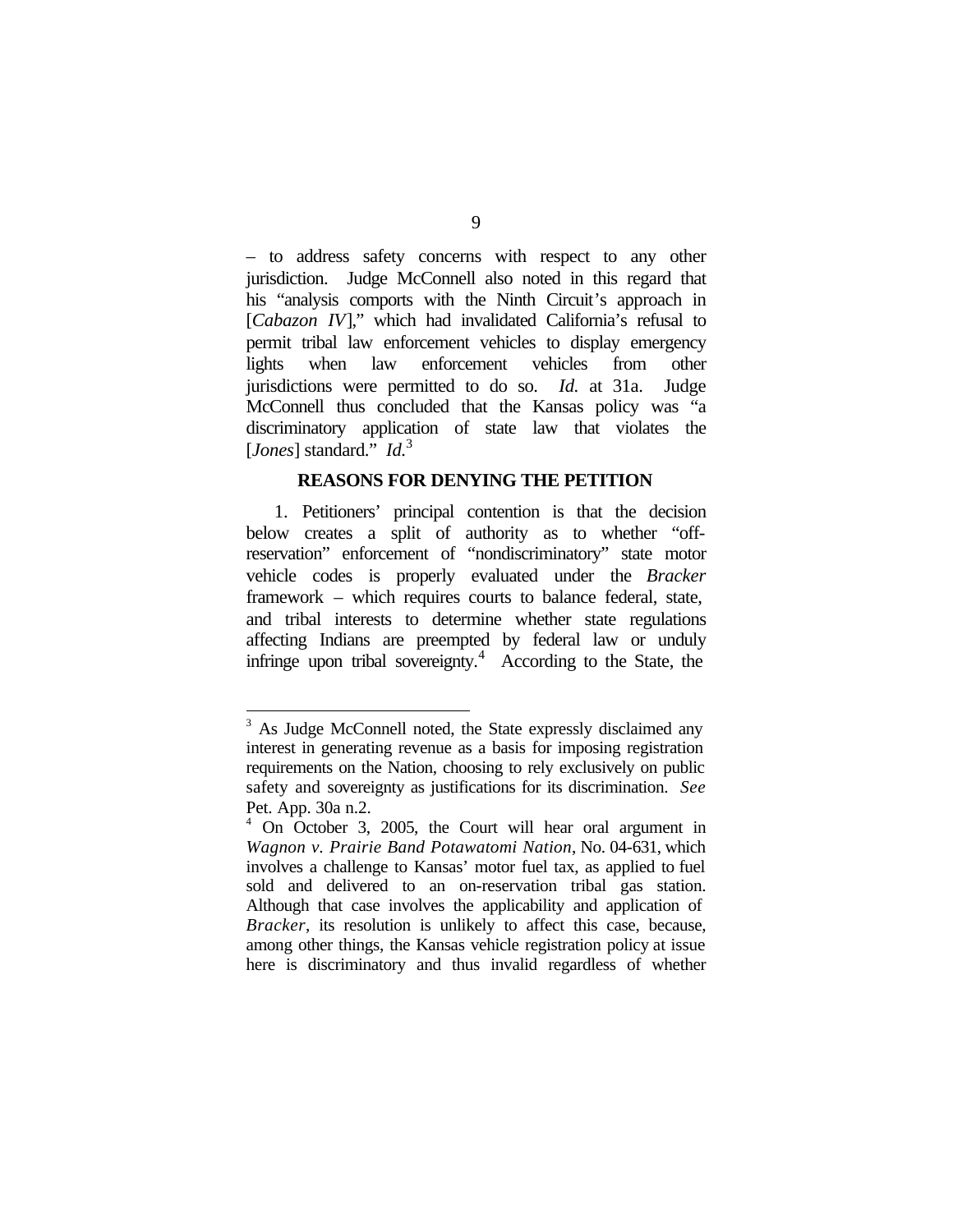*Bracker* framework is limited to situations involving purely on-reservation conduct, and because the Kansas law at issue here involves off-reservation roads, the applicable law is described in *Jones*, in which the Court stated that "[a]bsent express federal law to the contrary, Indians going beyond reservation boundaries have generally been held subject to *nondiscriminatory* state law otherwise applicable to all citizens of the State." 411 U.S. at 148-49 (emphasis added).

As discussed below, even if presented, the *Bracker* issue raised by the State is neither the subject of a meaningful split of authority nor otherwise worthy of this Court's review. *See infra* pp. 13-23. But the State's plea for review fails for a more basic reason. As the Tenth Circuit held, the Kansas law at issue is *discriminatory*, and it thus may not be enforced regardless of which analysis the Court applies. The issue pressed by the State – whether "nondiscriminatory state motor vehicle laws, enforced off-reservation, are preempted under the interest-balancing test in [*Bracker*]," Pet. 4 – is simply not presented.

All three judges below concluded that the Kansas policy is discriminatory. Kansas law requires all vehicles driving on Kansas roads to be registered and tilted by the State of Kansas. *See* Kan. Stat. Ann. § 8-142. However, any individual whose vehicle is duly registered and titled by another "state" is exempt from the Kansas requirements, so long as the other "state" extends reciprocal privileges to Kansas drivers. *See id.* § 8-138a. This exemption applies not only to individuals properly registered in other States of the United States, but also to those registered by foreign countries and out-of-state Indian Tribes. *See* Pet. App. 18a.

*Bracker* applies. Accordingly, there is no basis to hold this case pending resolution of 04-631.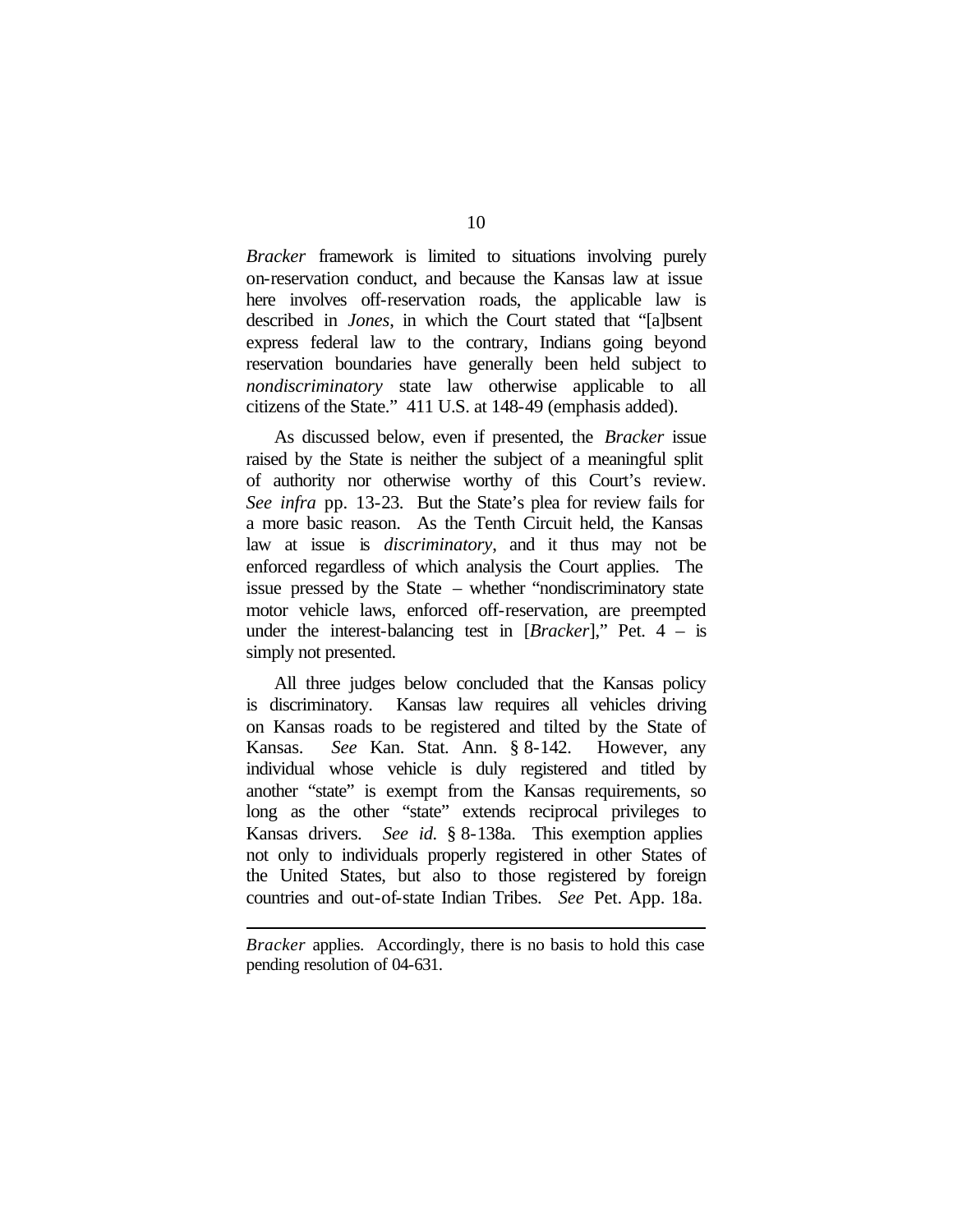Thus, as Judge McConnell reasoned in his concurrence, the State's interpretation singles out in-state Tribes such as the Nation for impermissibly discriminatory treatment. *See, e.g.*, Pet. App. 31a ("This is a discriminatory application of state law . . . ."). As Judge McConnell explained, the State's purported safety and sovereignty rationales – the only rationales invoked by the State, *see supra* n.3 – fail to justify the State's discriminatory policy, because "Kansas recognizes [other] foreign vehicles without reference to any safety standards," and thus imposes "on residents of Kansasbased reservations a requirement that it does not impose on residents of any other jurisdiction." Pet. App. 30a-31a.

The panel majority similarly recognized the discriminatory nature of State's registration and title policy, concluding that "the discriminatory effect of Kansas' motor vehicle registration and titling laws as applied to the Tribe strengthens the Tribe's claim that the *Bracker* balancing of interests inquiry favors them." Pet. App. 11a. Although it did not expressly adopt the discrimination analysis used by Judge McConnell, the majority did "not disagree with the concurrence's discrimination analysis," which "may very well be an additional appropriate analysis in the instant case." *Id.* at 20a.<sup>5</sup>

<sup>&</sup>lt;sup>5</sup> As Judge McConnell observed, the State "strenuously argued in [the Tenth Circuit] that the [*Jones*] discrimination test, rather than the *Bracker* balancing test, applies to this case," although it "failed to offer a persuasive argument why [the State] should *prevail*  under the [*Jones*] test" – as the Nation argued below. Pet. App. 27a n.1. Thus, although the Tenth Circuit applied the *Bracker*  balancing analysis, the discrimination issue was also properly presented and considered.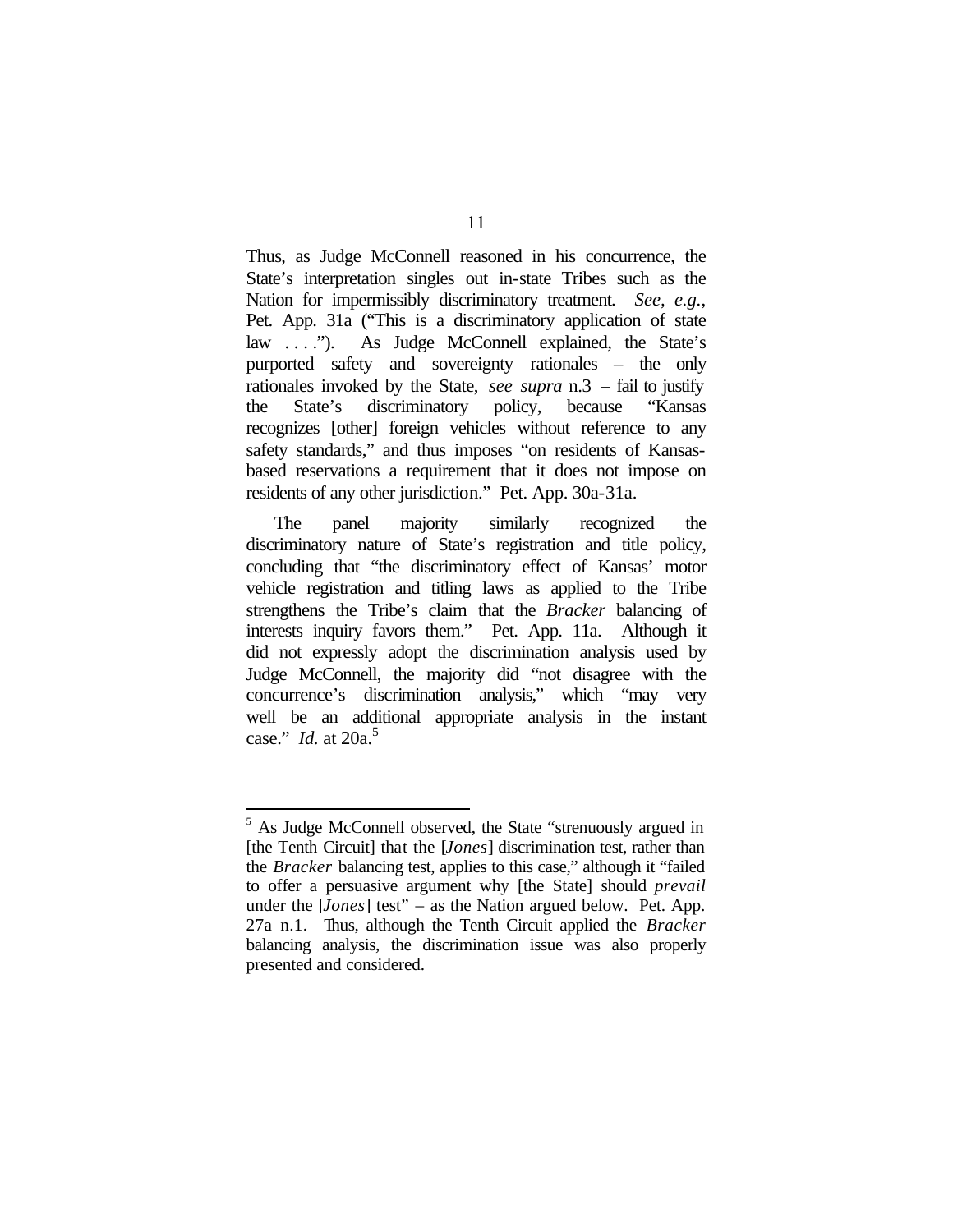The State nevertheless pretends as if that analysis never happened. Indeed, the State's petition repeatedly describes its policy as "nondiscriminatory," Pet. 4, 5, 6, 10, 12, 13, 16, and even raises the specter of the Tenth Circuit's ruling being used to strike down "an otherwise lawful, nondiscriminatory State law imposed off-reservation," *id.* at 4, apparently oblivious to the Tenth Circuit's discriminationbased reasoning and Judge McConnell's concurrence. But as all members of the Tenth Circuit panel recognized, the State's insistence that the Kansas policy is "nondiscriminatory" does not make it so. Regardless of whether *Jones* or *Bracker* controls (assuming such a dichotomy), the State's discriminatory registration policy is unenforceable against tribal registrations. The State's petition is thus not an appropriate vehicle for delineating the line, if any, between these two cases.

Nor is the question whether the Kansas policy is discriminatory independently worthy of review. That question turns on a fact-specific analysis of the Kansas policy, making it an inappropriate candidate for certiorari. Moreover, there is no conflict among the lower courts on this issue. Indeed, the only other court facing an analogous situation concluded that the state policy there at issue was discriminatory. In *Cabazon IV*, the Ninth Circuit considered the validity of a provision of California's vehicle code that prohibited the Cabazon tribal police vehicles from displaying emergency light bars, while permitting the display of such bars by California local law enforcement vehicles, as well as law enforcement vehicles of the federal government, bordering States, and even private security companies. *See*  388 F.3d at 698-99. The Ninth Circuit concluded that the State's enforcement of its light bar provisions against the Cabazon's law enforcement vehicles was discriminatory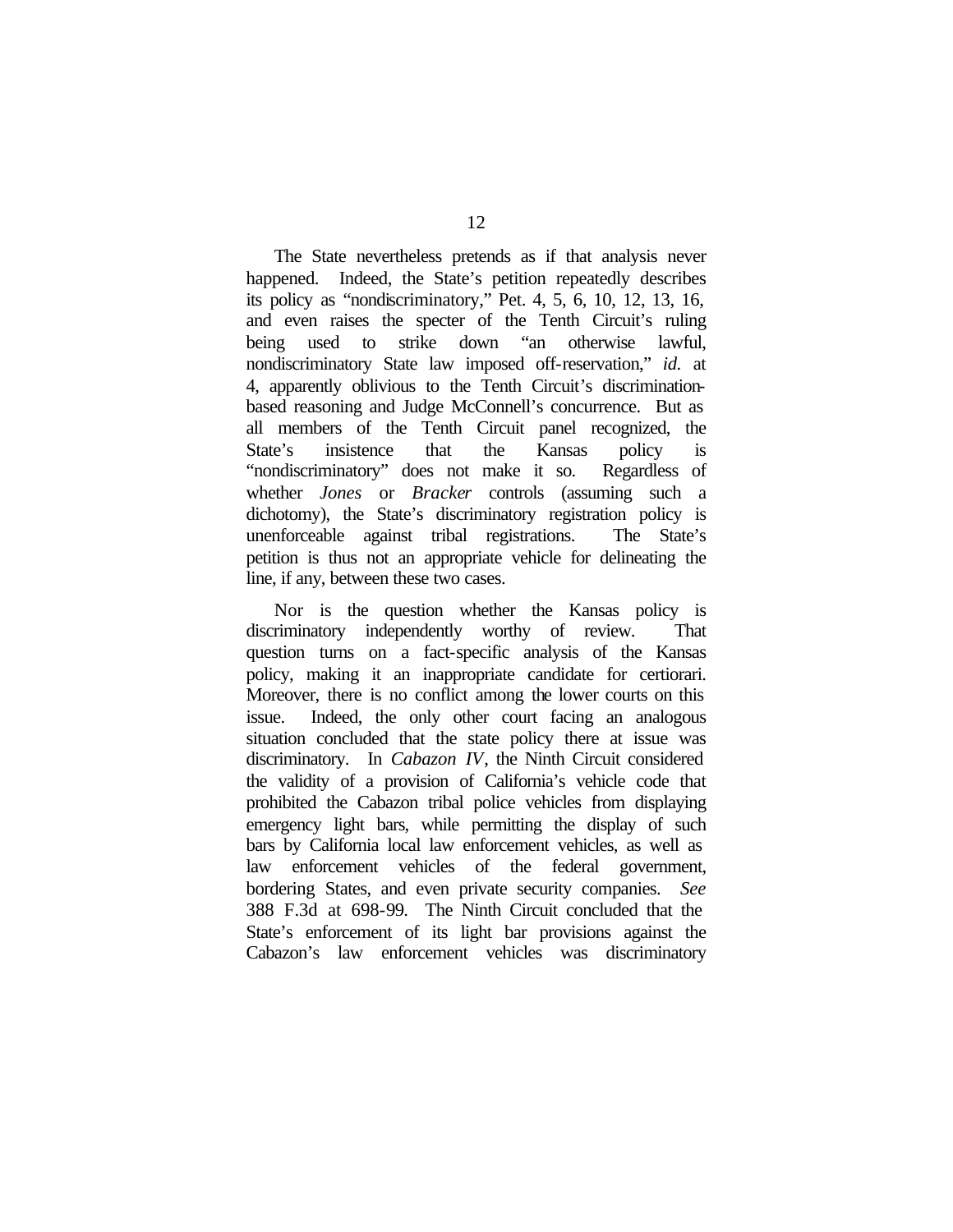under *Jones* and was therefore preempted by federal law. *See id.* at 701 (noting that California "discriminates against the Tribe").

Both the panel majority and Judge McConnell's concurrence cited the Ninth Circuit's discrimination analysis with approval. Indeed, the panel praised as "sound" the Ninth Circuit's "analysis regarding the discriminatory effect of the State's motor vehicle code" in *Cabazon IV*. Pet. App. 11a. And Judge McConnell noted that his "analysis comports with the Ninth Circuit's approach in [*Cabazon IV*.]." *Id.* at 31a. The discrimination at the core of this case thus undermines the State's plea for review.

2. The State's petition should also be denied because this case does not, as the State claims, present the question whether *Bracker* "applies" to off-reservation state regulations. This is so, because, as the panel majority ruled, this is not an "off-reservation" case. Rather, this case – although complicated by "the transitory nature of motor vehicles," Pet. App. 9a – ultimately concerns a state policy that nullifies the tribal "licensing and titling of vehicles," which "takes place on the reservation," *id.* at 14a. Thus, "[e]ven though this case implicates the off-reservation activity of driving on Kansas roads when vehicles leave the reservation for various reasons," the majority "'deem[ed] it an on-reservation case for purposes of preemption because the essential conduct at issue occurred on the reservation.'" *Id.* (quoting *In re Blue Lake Forest Prods., Inc.*, 30 F.3d 1138, 1141 (9th Cir. 1994) (classifying a case as "onreservation," even though it "implicates an off-reservation relationship between the two non-Indian actors," where "the Indian enterprise at the heart of this dispute – the timbering lands – is located on, not off, the reservation")).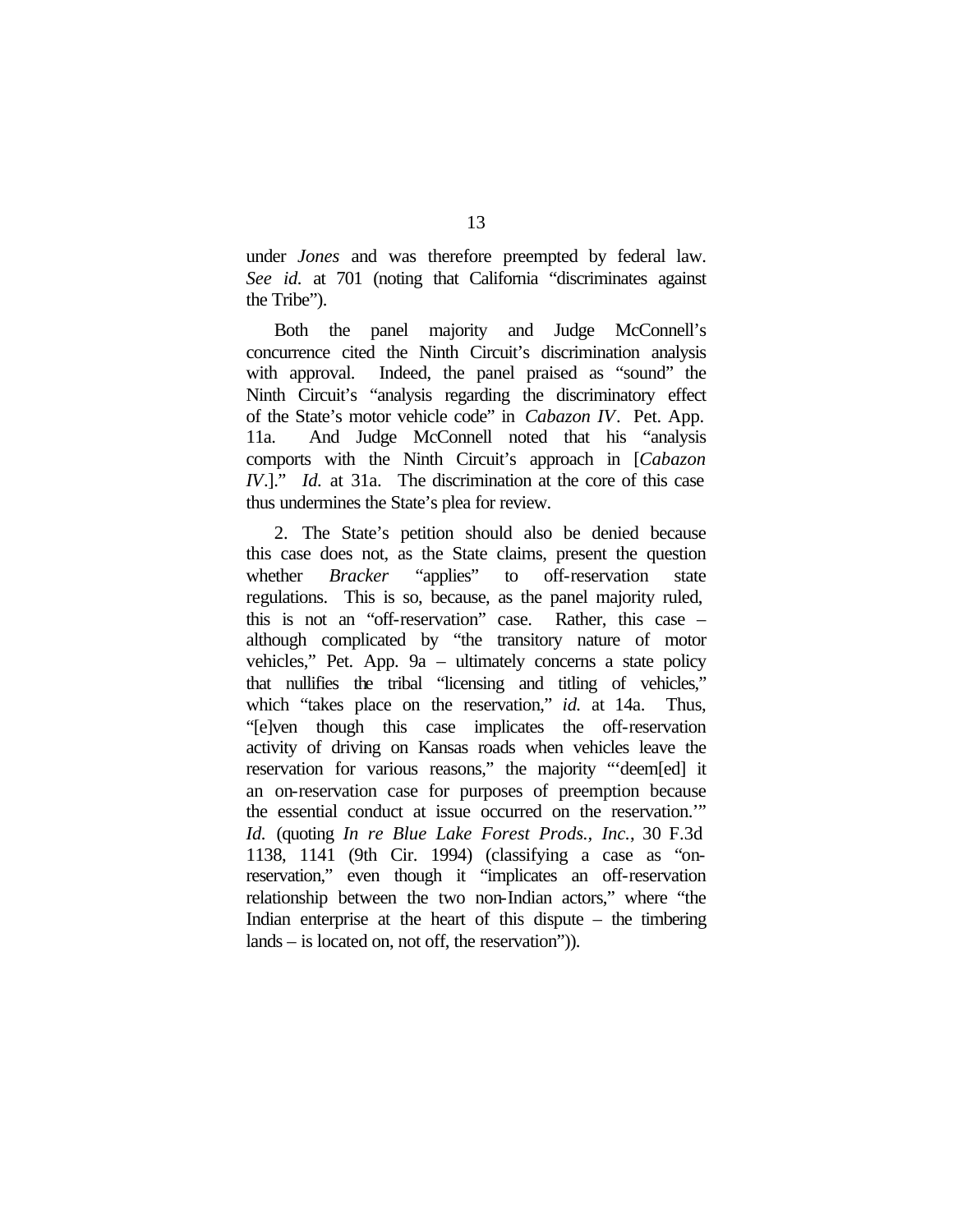Thus, the panel majority did not purport to apply *Bracker*  to exclusively off-reservation activity – notwithstanding the State's repeated claims to the contrary. *See* Pet. 4-11. Indeed, the majority even stated that it did "not necessarily disagree with [the State's] statement that the '[*Bracker*] balancing of interests test [is inapplicable] when the activity sought to be regulated by the State takes place off reservation land.'" Pet. App. 13a-14a (quoting the State's appellate brief; second and third brackets in original). The core of the State's challenge is thus that the majority erred in its fact-bound conclusion that this case is properly viewed as an "on-reservation" case. Such error correction is not a proper basis for this Court's review.

Moreover, the majority got it right. The record evidence is undisputed that if the State enforces its registration requirements against tribal vehicles, the Nation's "'motor vehicle code will be effectively defunct.'" Pet. App. 16a (quoting district court); *see, e.g.*, *id.* at 59a, 74a-75a (district court findings). In light of the devastating on-reservation consequences of the State's refusal to permit the use of tribal registrations off-reservation – the effective nullification of the Nation's sovereign power to enact a motor vehicle code and regulate its government and members – there is no reason to question the panel majority's sound determination that this is at base an "on-reservation" case.

3. Review by the Court is unwarranted even were this case to involve a nondiscriminatory state policy applied to "off-reservation" conduct because the application of *Bracker*  to such a policy is not – as the State contends – "directly contrary to the repeated statements and holdings of this Court." Pet. 5. Indeed, far from endorsing the State's approach, the Court has repeatedly *rejected* arguments that the *Bracker* analysis does not apply when the specific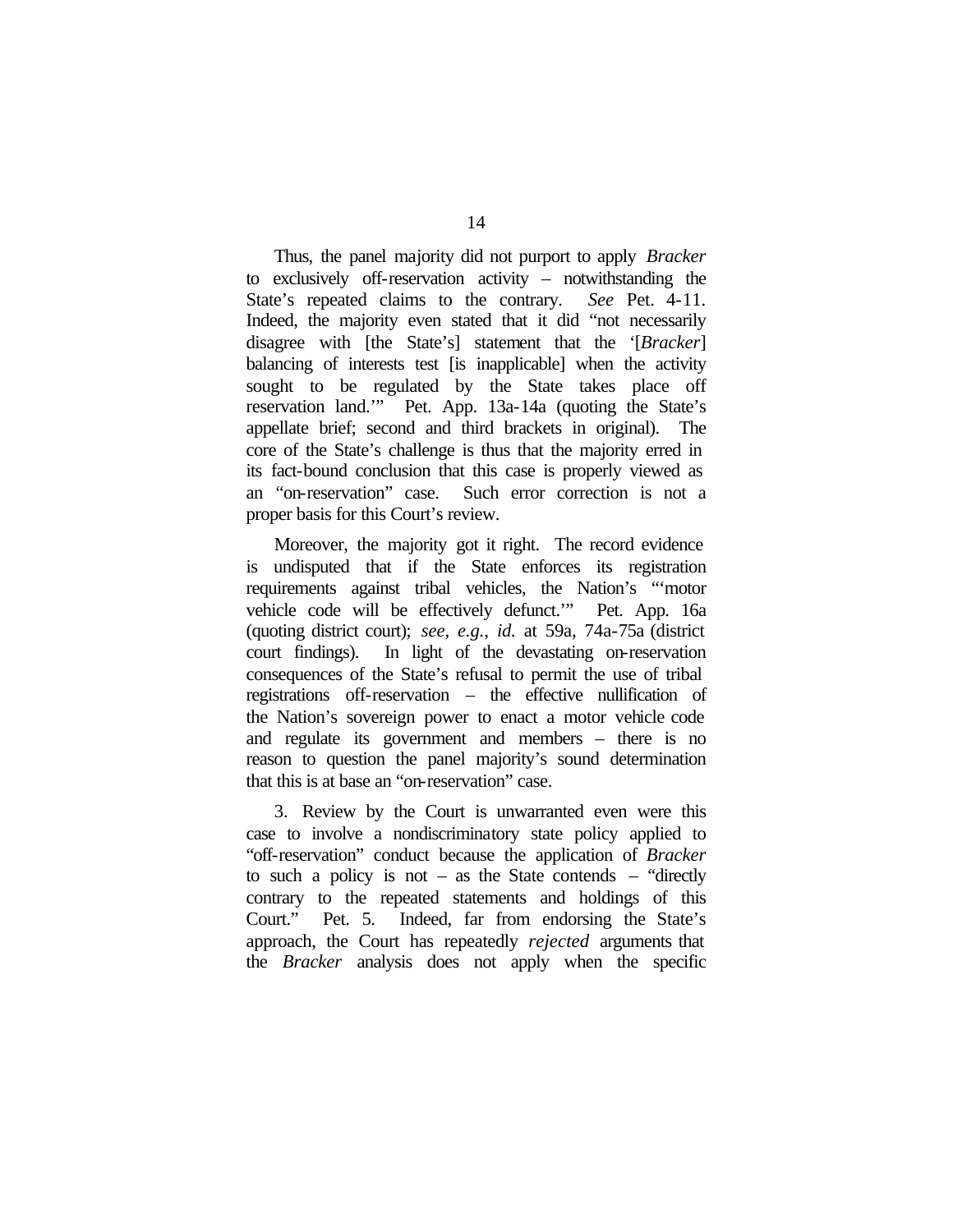conduct regulated by a State occurs off the reservation. For example, in *Oklahoma Tax Commission v. Chickasaw Nation*, 515 U.S. 450 (1995), the Court contemplated the application of the *Bracker* balance-of-interests analysis where the legal incidence of a state tax is placed on the offreservation "wholesalers who sell to the Tribe." *Id.* at 459. That approach is consistent with the Court's rejection a decade earlier of a "'legal incidence'" test in place of applying *Bracker* in the tax context, "under which legal incidence and not the actual burden of the tax would control the pre-emption inquiry." *Ramah Navajo Sch. Bd. Inc. v. Bureau of Revenue of N.M.*, 458 U.S. 832, 844 n.8 (1982); *see, e.g.*, *Department of Taxation & Fin. of N.Y. v. Milhelm Attea & Bros., Inc.*, 512 U.S. 61, 73-74 (1994) (applying balancing analysis to obligations imposed on off-reservation wholesalers).

Indeed, at least a century of precedent endorses the common-sense notion that off-reservation state regulation can impermissibly infringe on-reservation tribal sovereign interests. In *Winters v. United States*, 207 U.S. 564 (1908), for example, the United States successfully sued to prevent the building of off-reservation dams and reservoirs that would have limited water flows to the reservation. *Id.* at 576; *see Arizona v. California*, 373 U.S. 546, 598-601 (1963). The same principle is reflected in the fishing cases. In *United States v. Winans*, 198 U.S. 371, 379 (1905), for example, the Court enjoined the use of a "fishing wheel" on private property off the reservation when that wheel unduly restricted the ability of the Tribe to fish at its "usual and accustomed places." And in *Washington v. Washington State Commercial Passenger Fishing Vessel Ass'n*, 443 U.S. 658 (1979), this Court held that neither the Tribe nor the State could "rely on the State's regulatory powers or on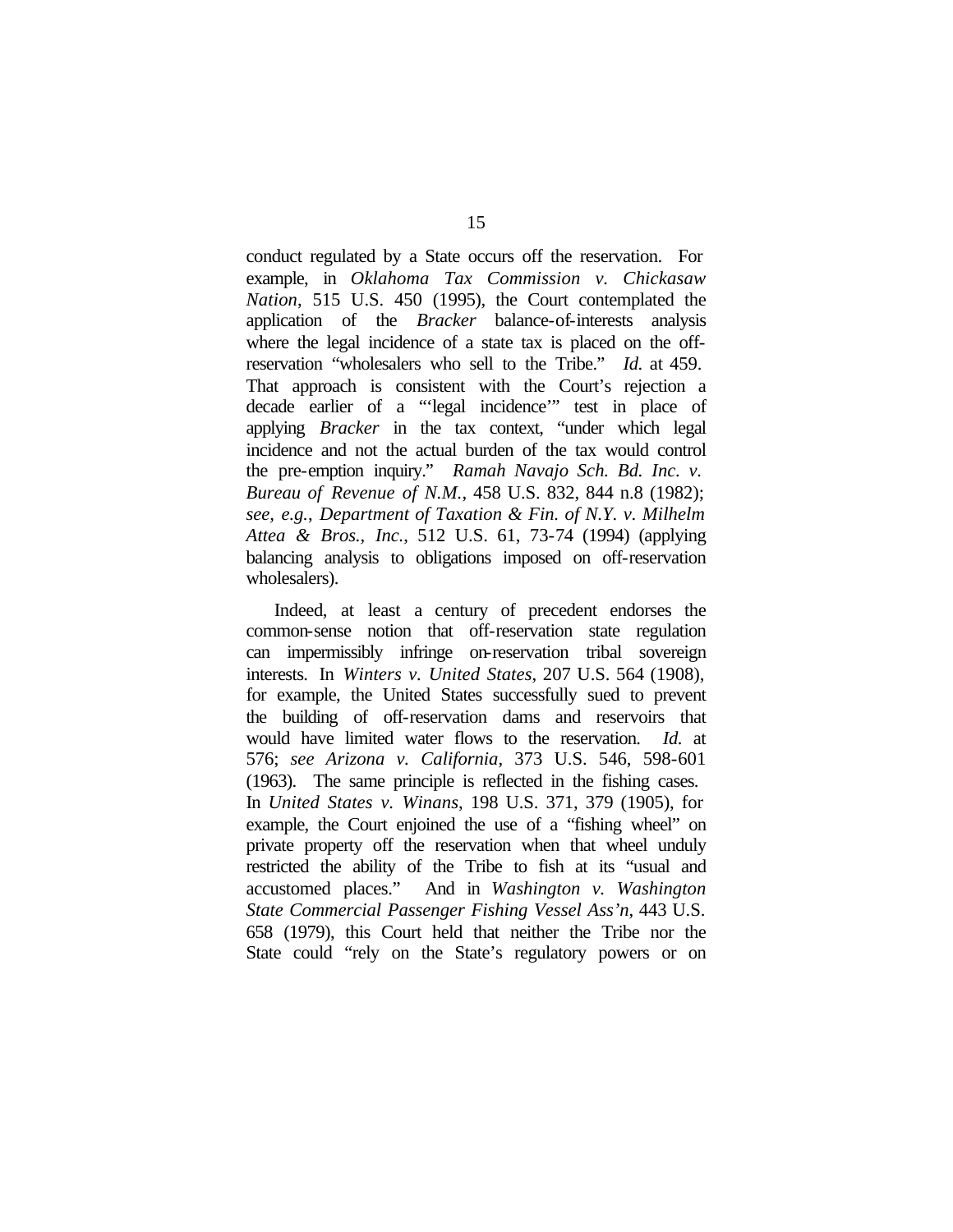property law concepts to defeat the other's right to a 'fairly apportioned' share" of the fish. *Id.* at 682; *see id.* at 679-85 (discussing cases).<sup>6</sup>

The State would use the reservation border to immunize off-reservation state regulations from preemption, no matter how devastating the effect on tribal-self government. For example, as here, the State could effectively nullify a tribal motor vehicle code – enacted pursuant to the Nation's sovereign right to control its members and territory  $-$  by refusing to recognize tribal registrations off-reservation, thus forcing tribal members to eschew tribal registration if they intend any off-reservation travel. This Court, however, has repeatedly rejected such an approach, which would allow Tribes to exercise sovereign authority "only at the sufferance of the State." *New Mexico v. Mescalero Apache Tribe*, 462 U.S. 324, 338 (1983). Rather, in situations where "both the tribe and the State could fairly claim an interest in asserting their respective jurisdictions," this Court "resolve[s] th[e] conflict by providing that the State could protect its interest up to the point where tribal self-government would be affected." *McClanahan v. Arizona State Tax Comm'n*, 411 U.S. 164, 179 (1973).

<sup>6</sup> The State places great weight on *Nevada v. Hicks*, 533 U.S. 353 (2001), for its claim that states have *carte blanche* to regulate the off-reservation activities of Indians. Pet. 7-9. However, as the Tenth Circuit explained, *see* Pet. App. 11a-15a, the principles announced in *Hicks* concern the limits of *tribal* power to reach out and regulate the conduct of nonmembers, whereas the question here concerns the scope of *federal* power to limit state interference with a Tribe's exercise of its sovereign powers. *Hicks* is thus fully consistent with (and did not purport to affect) the *Bracker* framework in a situation like this. Unsurprisingly, the State does not even try to allege a split on this issue.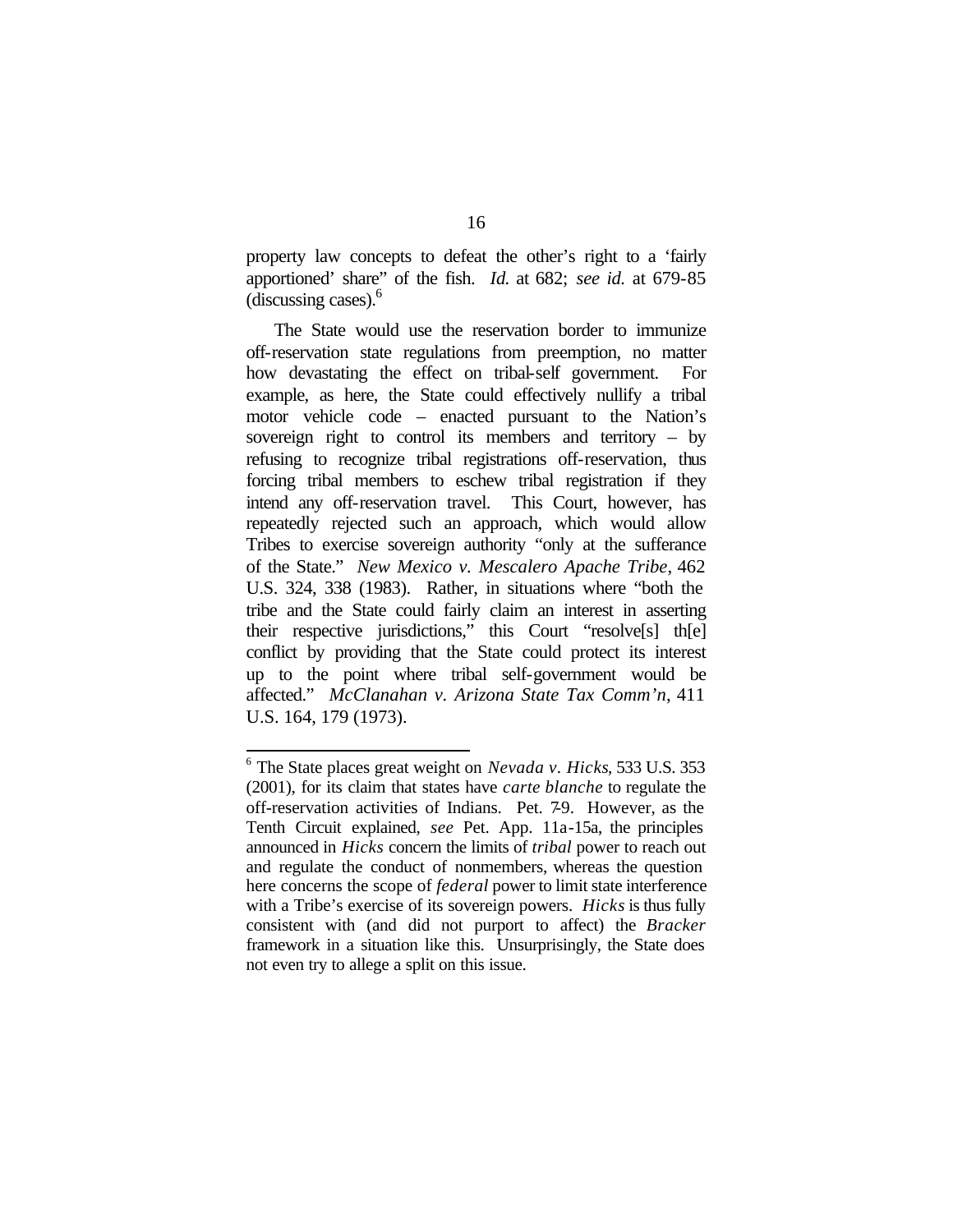That the threat to the Nation's sovereign powers is a central feature of this case also shows why *Jones* does not establish a categorical rule against preemption for any offreservation activity, as the State claims. *Jones* involved state taxation of Indians who ventured off the reservation to build a ski resort. In that case, there could be no claim that the tribal sovereign power to regulate on the reservation was effectively nullified by the off-reservation state tax. As the Tenth Circuit recognized, the Court in *Jones* simply had no occasion to consider a context – such as the one presented here – in which an ostensibly off-reservation state regulation effectively nullifies a core aspect of on-reservation tribal self-government.<sup>7</sup>

The State's approach is similarly at odds with the protections afforded Tribes by the Indian Commerce Clause. *See, e.g.*, *Washington v. Confederated Tribes of Colville Indian Reservation*, 447 U.S. 134, 157 (1980) (acknowledging the Clause's "role to play in preventing undue discrimination against, or burdens on, Indian commerce"). The contours of the constitutional protection are determined by the extent of the burden on Indian commerce and the importance of the tribal, state, and federal interests at stake – not by "where" the State imposes the

<sup>7</sup> The Court in *Jones* stated that, "[a]bsent express federal law to the contrary, Indians going beyond reservation boundaries have *generally* been held subject to nondiscriminatory state law otherwise applicable to all citizens of the State." 411 U.S. at 148- 49 (emphasis added). The Tenth Circuit harmonized this passage from *Jones* with *Bracker* and its progeny to mean that "'if the tribal activity is off-reservation that fact *generally* tips the balancing test in favor of the state.'" Pet. App. 10a n.6 (quoting *Prairie Band I*, 253 F.3d at 1255 n.9).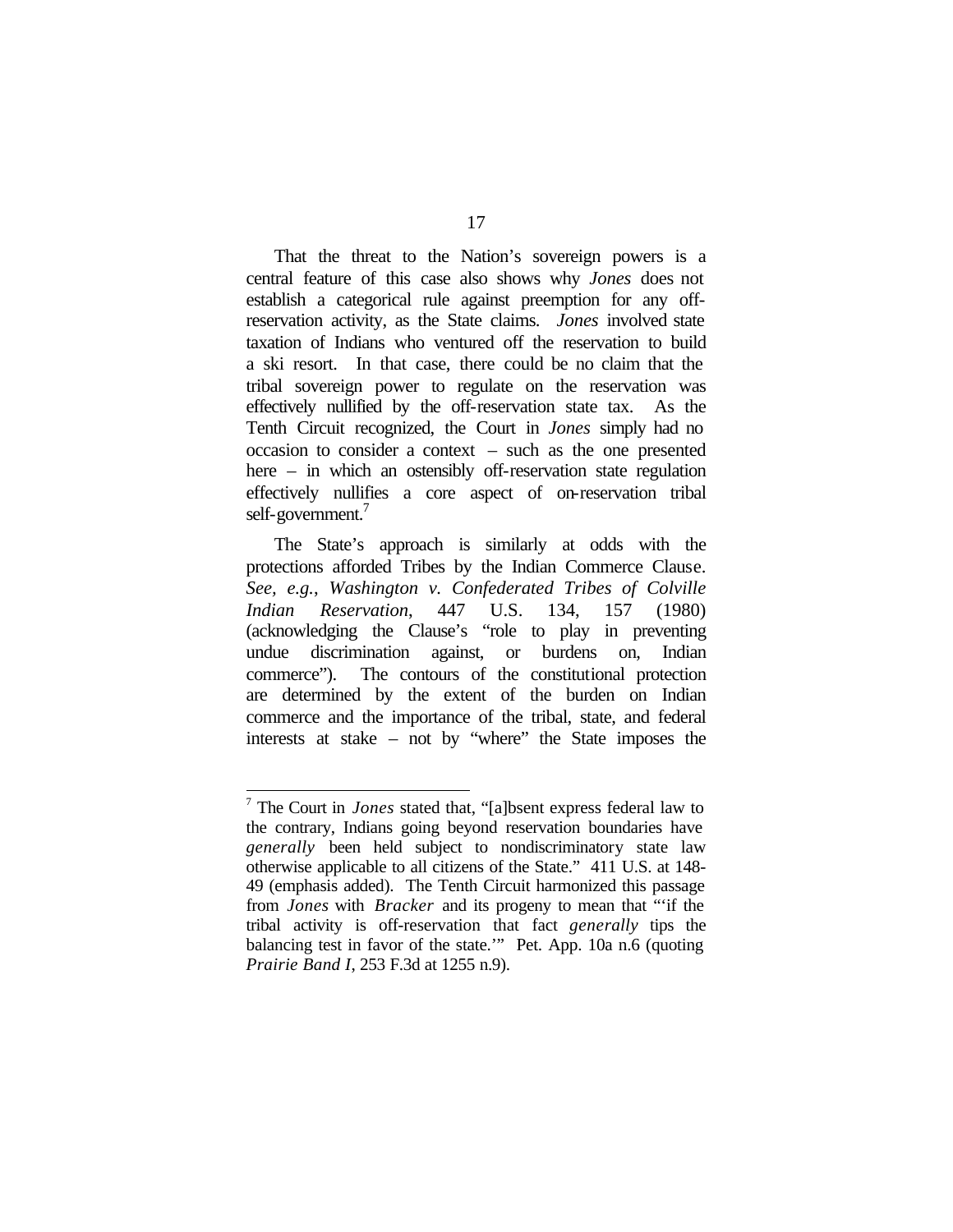burden.<sup>8</sup> The State's approach, in which federal and tribal interests become *entirely irrelevant* so long as the State enforces its offending regulation "off-reservation," cannot be reconciled with the careful balancing of interests that the Clause requires.

Finally, the State exaggerates the consequences of a refusal to restrict the balancing inquiry to purely onreservation conduct, suggesting that "any off-reservation state regulatory activity is vulnerable." Pet. 11. But that is hardly the case, for it is only where, as here, ostensibly "offreservation" state regulations devastate the federal and tribal interests in tribal self-government but forward no discernible state interest that the balance will weigh in favor of preemption. The State exaggerates further still in claiming that recognizing tribal registrations will "expose[] the States' system of highway safety and management and regulation of the thousands upon thousands of vehicles on the State's highways to unwarranted vulnerability as a practical matter." *Id.* But Kansas itself recognizes tribal registrations from other states, such as Minnesota and Oklahoma, without any reported negative effects. *See* Pet. App. 18a. Likewise, there are no reports of chaos from the many jurisdictions that choose to recognize in-state tribal registrations without the need for lengthy court battles. *See, e.g.*, S.D. Codified Laws

<sup>&</sup>lt;sup>8</sup> Similarly, in the context of the Interstate Commerce Clause, the focus of the inquiry is the effect of the burden on interstate commerce regardless where such burden arises. *See, e.g.*, *Commonwealth Edison Co. v. Montana*, 453 U.S. 609, 616 (1981) ("State taxes levied on a 'local' activity preceding entry of the goods into interstate commerce may substantially affect interstate commerce, and this effect is the proper focus of the Commerce Clause inquiry.").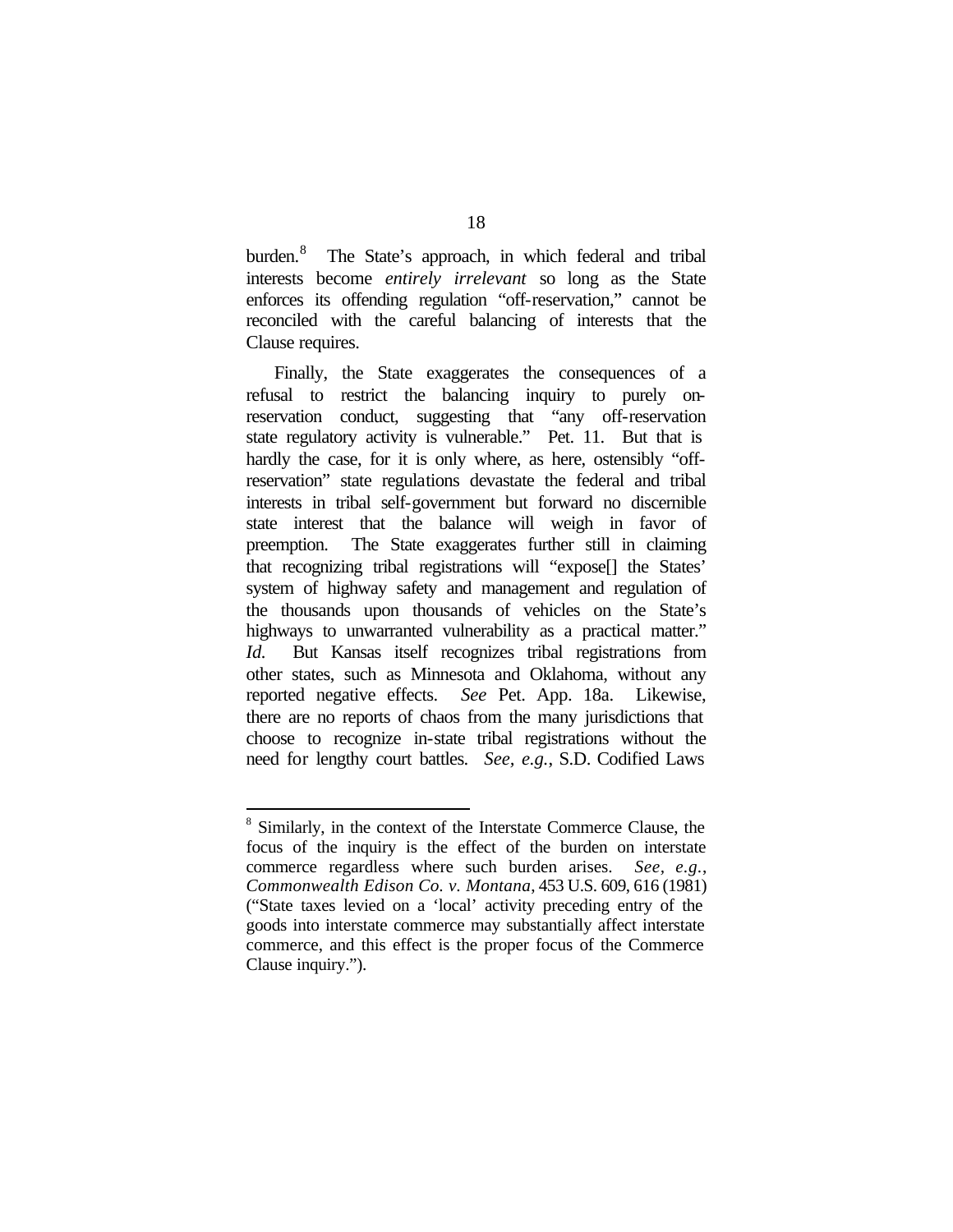§ 32-5-42; Wash. Rev. Code Ann. §§ 46.16.020, 46.16.022; Wis. Stat. Ann. § 341.409.

4. Not only is the Tenth Circuit's approach fully consistent with this Court's precedent, but there is no split of authority among lower courts warranting review.

To support its claim of a "schism," Pet. 4, the State cites only *one* other court of appeals decision – a Ninth Circuit opinion that the State concedes has been *withdrawn*. *See*  Pet. 9 (citing *Cabazon Band of Mission Indians v. Smith*, 249 F.3d 1101 (9th Cir. 2001) ("*Cabazon II*"), *vacated*, 271 F.3d 910 (9th Cir. 2001)). *Cabazon II* was an earlier iteration of the challenge to the discriminatory California law that prohibited the display of "light bars" by in-state tribal law enforcement vehicles. Over a dissent, the *Cabazon II* panel, in a wide-ranging opinion, found *Bracker* inapplicable and would have sustained California's policy under *Jones*. *See*  249 F.3d 1110. The Ninth Circuit's *Cabazon II* opinion – "sound" or not, Pet. 9 n.3 – was later withdrawn, and superseded by *Cabazon IV*, which concluded that the California policy was discriminatory and could not be sustained under *Jones*. *See Cabazon IV*, 388 F.3d at 701.

The State's narrow focus on *Cabazon II* and studied failure to discuss *Cabazon IV* or the discrimination analysis in the Tenth Circuit's opinion is telling. For *Cabazon IV* creates no "palpable conflict," Pet. 11, with the Tenth Circuit's decision here. Indeed, the Ninth Circuit's reasoning and result in *Cabazon IV* largely track the Tenth Circuit's decision at issue here. To begin with, both decisions reach the same conclusion – that States may not enforce discriminatory provisions of their motor vehicle codes against in-state Tribes where tribal sovereignty is jeopardized. Furthermore, although the two courts purport to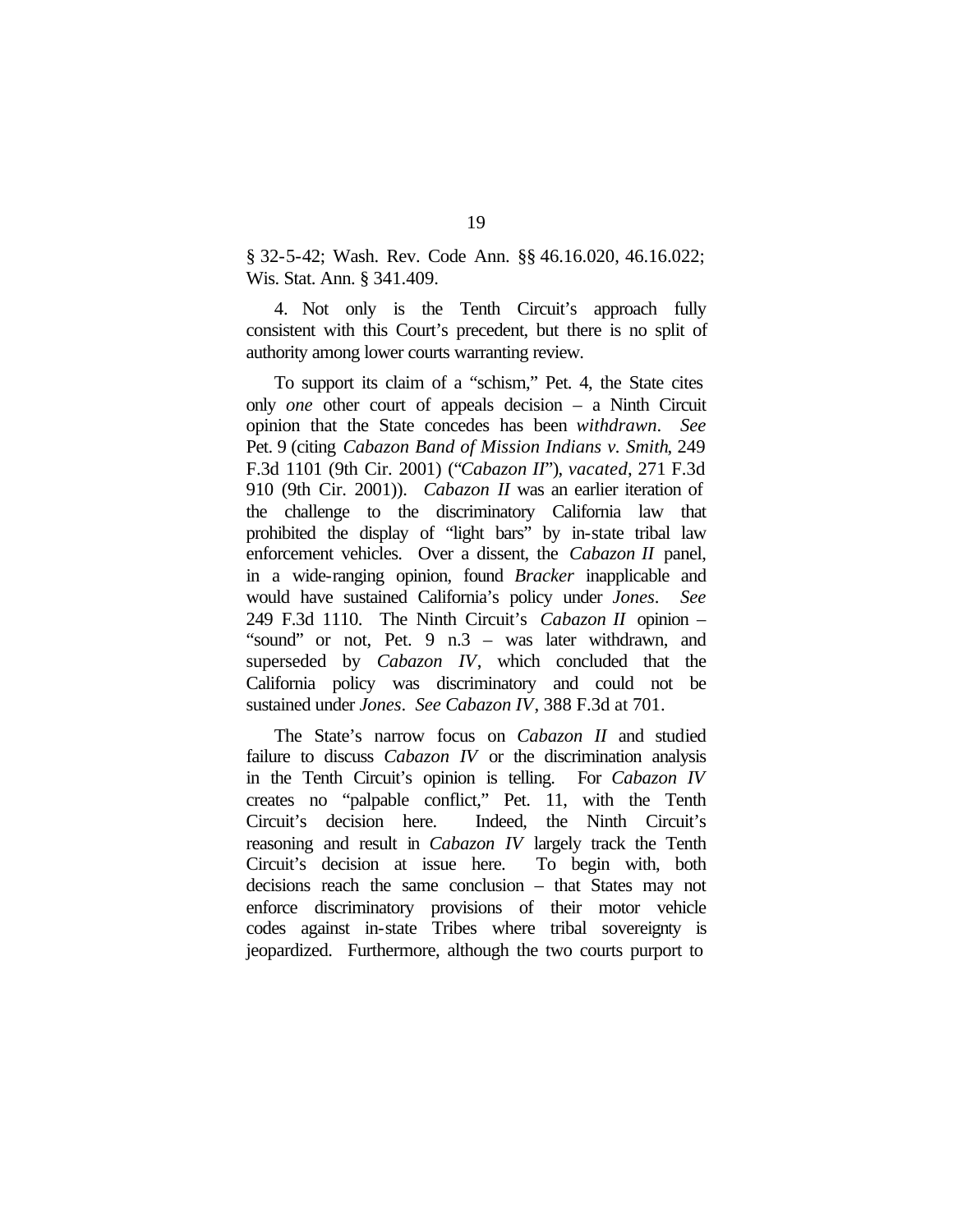apply different analytical frameworks (*Jones* and *Bracker*), in reality each court relies on *both* cases to reach its decision. For example, although the Ninth Circuit grounded its *Cabazon IV* decision in the "discrimination" language in *Jones*, it also weighed federal and tribal interests in determining that the California policy was invalid. As the Ninth Circuit explained, the state policy both "discriminates against the Tribe *and* unduly burdens its ability to effectively perform its on-reservation law enforcement functions, thus frustrating the federal policy supporting tribal selfgovernment." 388 F.3d at 701 (emphasis added). A pure "discrimination" framework would not be concerned with such reasoning. Similarly, the Tenth Circuit's interestbalancing in this case relied on the discriminatory nature of the exemptions from the Kansas registration requirement: "Certainly, the discriminatory effect of Kansas' motor vehicle registration and titling laws as applied to the Tribe strengthens the Tribe's claim that the *Bracker* balancing of interests inquiry favors them." Pet. App. 11a.<sup>9</sup>

In sum, what is more noteworthy than the reconcilable differences in doctrinal approach between the Ninth and Tenth Circuits is that *both* courts agree that state motor vehicle codes cannot be enforced against Tribes in a discriminatory manner or as to jeopardize the core exercise of tribal sovereignty. Indeed, both courts weigh similar

<sup>&</sup>lt;sup>9</sup> Notably, the State's petition does not challenge the Tenth Circuit's *application* of the *Bracker* framework – and for good reason. Under *Bracker*, and for reasons similar to those articulated by the Ninth Circuit in *Cabazon IV*, the State may not refuse to permit the use of vehicle registrations issued by the Nation. Because the decision below and *Cabazon IV* reach essentially the same result, there is certainly no conflict in the lower courts about the invalidity of discriminatory laws such as the one at issue here.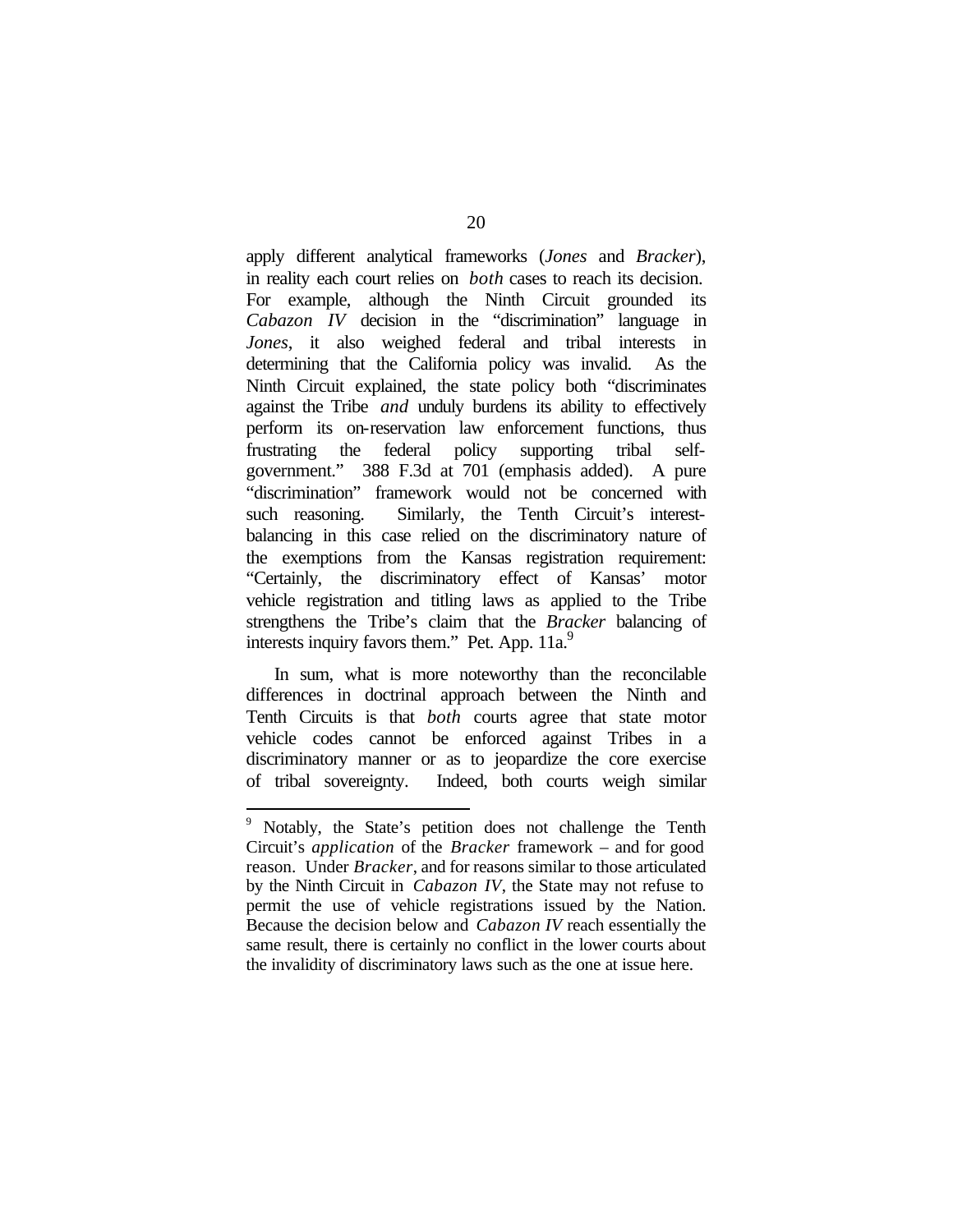factors – namely, the relevant state, federal, and tribal interests – in reaching that conclusion. There is simply no "palpable conflict," Pet. 11, warranting this Court's review.

5. The State's fallback ground for certiorari is a request that this Court overrule the preemption analysis articulated in *Bracker* for *all* situations – both on- and off-reservation – for the sake of clarity. *See* Pet. 12-18. There is, of course, no conflict among lower courts on this question. There is no justification for granting the State's radical request.

For 30 years, this Court has consistently applied *Bracker*'s synthesis of 200 years of Indian law, including in three recent unanimous opinions. *See, e.g.*, *Arizona Dep't of Revenue v. Blaze Constr. Co.*, 526 U.S. 32, 37 (1999); *Chickasaw*, 515 U.S. at 458 (unanimous on this issue); *Milhelm Attea*, 512 U.S. at 73. In these circumstances, this Court demands a "compelling justification" before "depart ling from the doctrine of *stare decisis*." *Hilton v. South Carolina Pub. Ry. Comm'n*, 502 U.S. 197, 202 (1991).

There is simply no reason to reconsider this controlling law. The status of Tribes remains "anomalous" and "complex." *Bracker*, 448 U.S. at 142. Challenges to state regulations that affect both Tribes and non-members on the reservation still present the "difficult problem of reconciling the plenary power of the States over residents within their borders with the semi-autonomous status of Indians living on tribal reservations." *Ramah*, 458 U.S. at 836-37 (internal quotation marks omitted). And Indian law still operates against the backdrop of "'tribal sovereignty' and the federal commitment to tribal self-sufficiency and selfdetermination." *Mescalero*, 462 U.S. at 334. It is for these reasons that the Court has long eschewed "standards of preemption that have developed in other areas of the law" –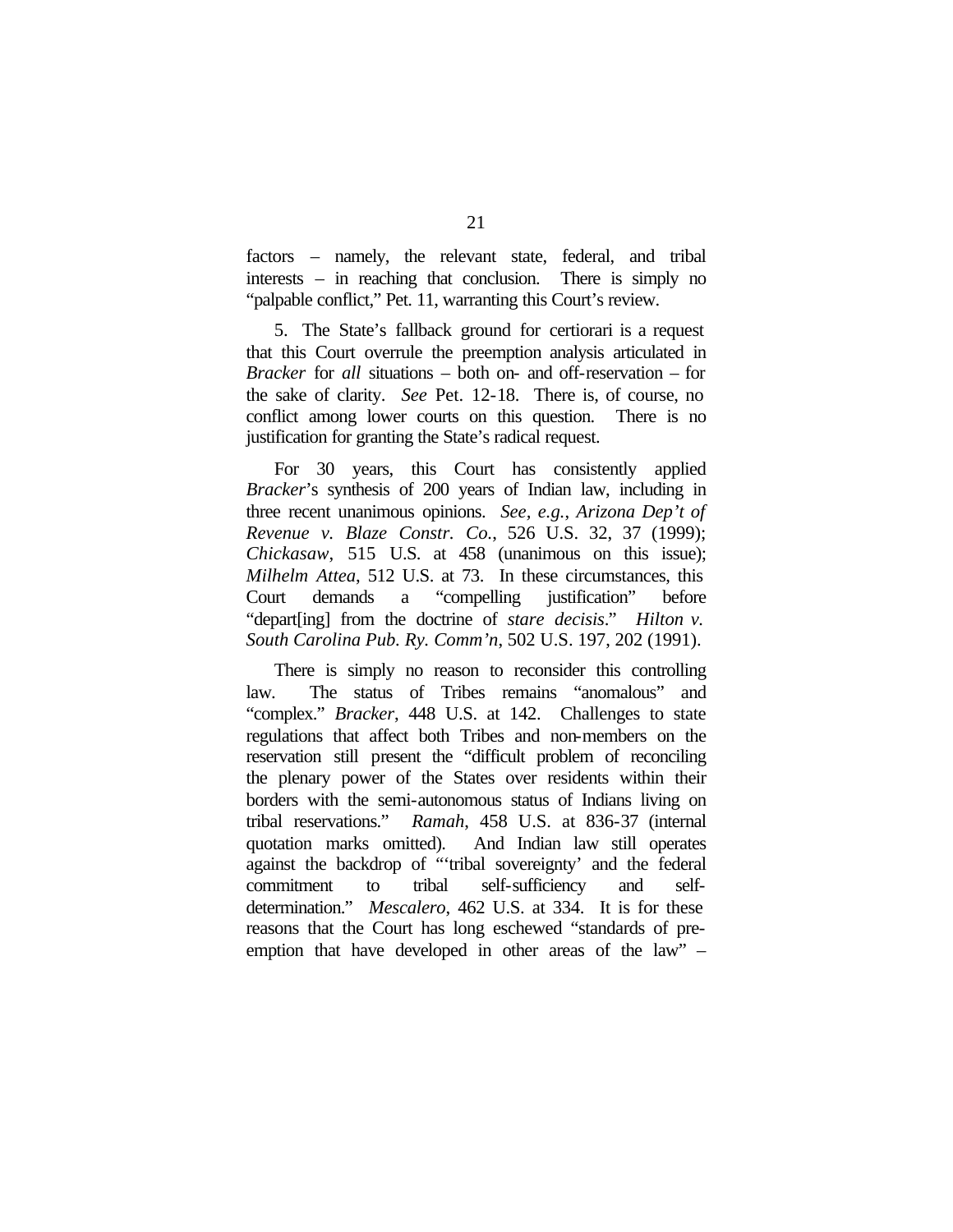namely, an express preemption standard – instead endorsing *Bracker*'s "flexible pre-emption analysis sensitive to the particular facts and legislation involved." *Cotton Petroleum Corp. v. New Mexico*, 490 U.S. 163, 176 (1989).

The State's main argument for discarding *Bracker*'s preemption framework is its claim that the balancing test "is simply unworkable." Pet. 12. But this Court has had little trouble with its application. *See, e.g.*, *Milhelm Attea*, 512 U.S. 61 (unanimous opinion); *see also Ramah*, 458 U.S. at 846 (noting that this Court's "precedents announcing the scope of pre-emption analysis in this area provide sufficient guidance"). And the State completely fails to substantiate its bald assertion that the *Bracker* framework "has created uncertainty and confusion in the lower courts." Pet. 18. Indeed, despite its rhetoric, the State cites only one Ninth Circuit tax case that it deems confusing. Pet. 13-16.

Moreover, this Court has long recognized that, given the unique history and complicated interests at stake, ease of application is not the dominant consideration in Indian law. *See, e.g., Oklahoma Tax Comm'n v. Citizen Band Potawatomi Indian Tribe of Okla.*, 498 U.S. 505, 514 (1991) (noting that "sovereign immunity bars the State from pursuing the most efficient remedy"). The State's cries for "clear guidance, clear lines of demarcation and clear, readily applicable results," and its exaltation of categorical rules thus ring hollow, Pet. 18, for "[o]nly rarely does the talismanic invocation" of "rigid conceptions of state and tribal sovereignty shed light on difficult problems." *Colville*, 447 U.S. at 168 (Brennan, J., concurring); *see also Ramah*, 458 U.S. at 846 (rejecting categorical rule in favor of nuanced balancing of interests).